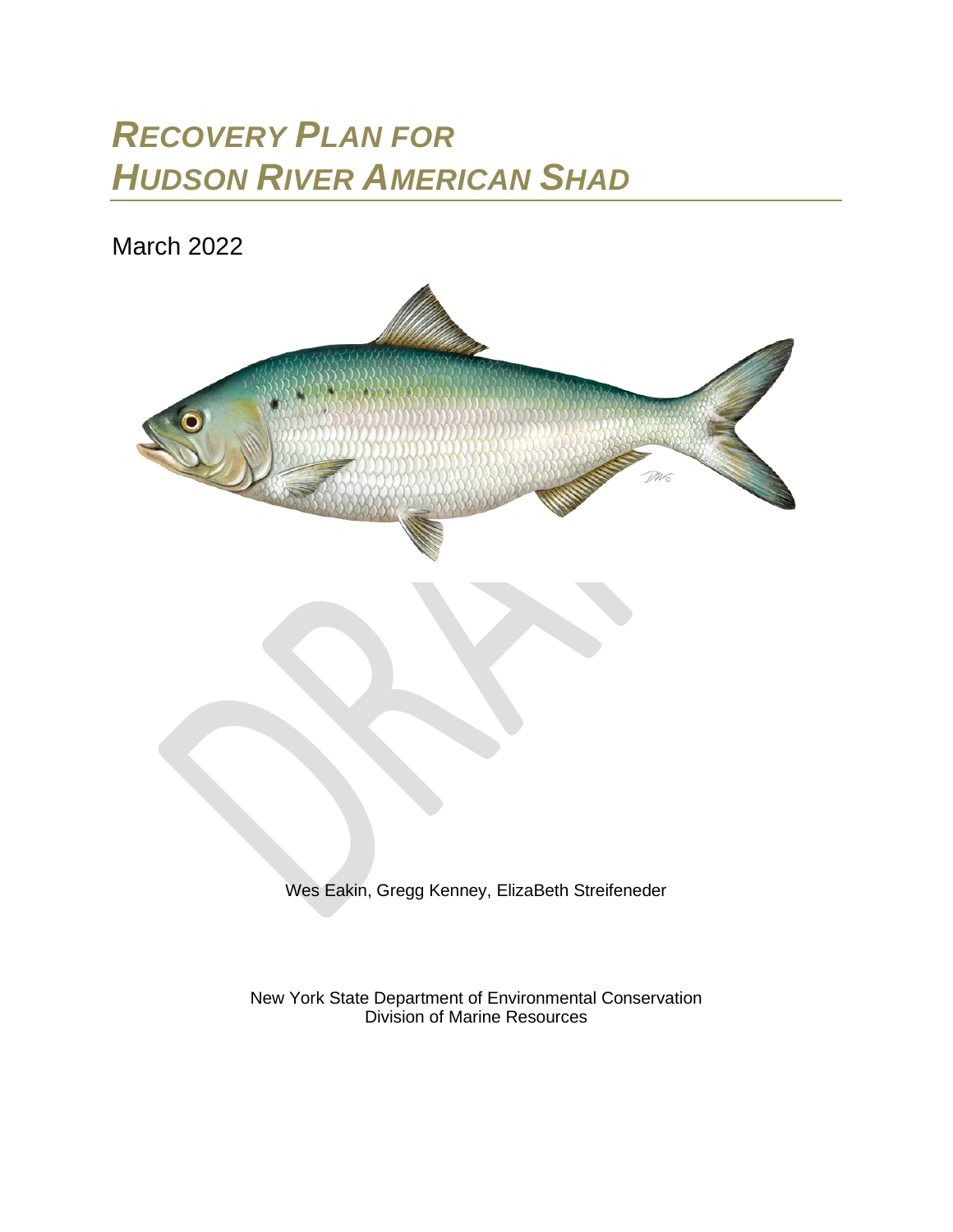#### **FOREWORD**

"When the situation was manageable it was neglected, and now that it is thoroughly out of hand we apply too late the remedies which then might have effected a cure. There is nothing new in the story. It is as old as the sibylline books… Want of foresight, unwillingness to act when action would be simple and effective, lack of clear thinking, confusion of counsel until the emergency comes, until self-preservation strikes its jarring gong–these are the features which constitute the endless repetition of history." Winston Churchill, 1935

Acknowledgements

We wish to thank the following individuals for providing their expertise to the development of this plan: Kathy Hattala, Robert Adams, Brian DeGasperis, Sarah Fernald, Rich Pendleton, Dan Stich, Libby Zemaitis, Kim McKown, John Maniscalco, Carol Hoffman, Chris VanMaaren, and Kelsey Gustafson.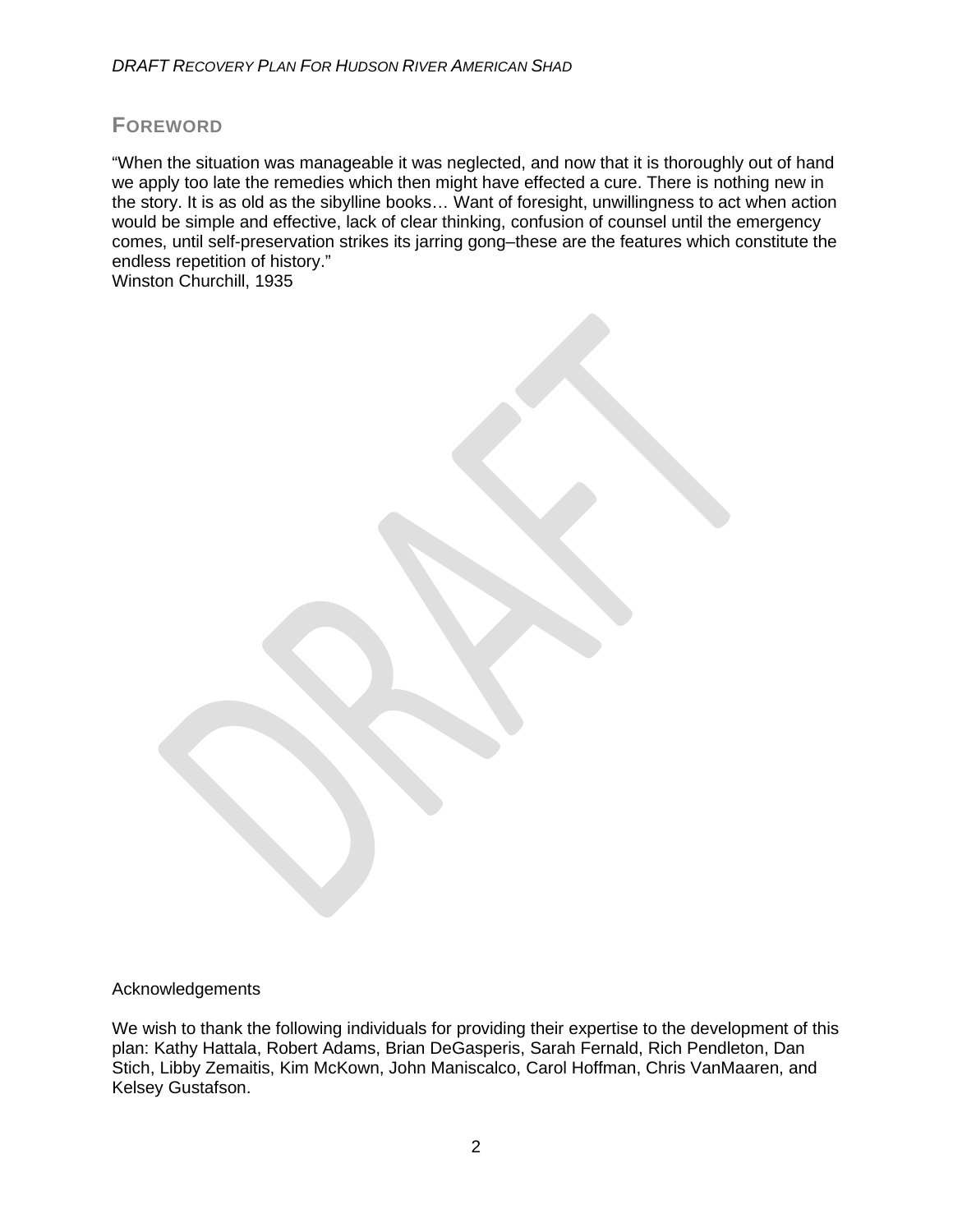## **EXECUTIVE SUMMARY**

This document provides a brief history of the Hudson River stock of American shad *(Alosa sapidissima)* and describes the long-term goals for its recovery, established by the New York State Department of Environmental Conservation (NYSDEC). Per Amendment 3 to the Interstate Fishery Management Plan for Shad and River Herring (2010), commercial and recreational shad harvest is prohibited in state waters unless states have an approved sustainable Fishery Management Plan. American shad fisheries have been closed in the Hudson River since 2010 following several years of recruitment failure resulting in unsustainable conditions. However, as this plan outlines, the long-term recovery objective is to return the stock to 1940s levels and enable the reopening of commercial and recreational fisheries in the future.

Anecdotal accounts of the once-robust Hudson River shad fisheries suggest that by the mid- to late-1800s, intense harvesting pressure led the stock nearly to collapse, initiating legislative action by New York State in 1861. Over the next 150 years, the Hudson River shad stock recovered and then went through a steep decline three more times. Each time, the peak of recovery was lower than the last recovery.

Early management guided fishing methods but maintained a relatively passive approach to limiting fishing effort. Managers instead focused on restoration through stocking with hatcheryreared shad, which diminished in practice by the early to mid-1900s until a resurgence in the past two decades. For the Hudson River stock, the adverse effects of stocking may outweigh potential benefits, so it is not considered a viable recovery strategy: efforts should focus instead on reducing mortality and enhancing natural reproduction. Causes of mortality unrelated to fishing have also exacerbated the Hudson River shad stock decline. These include reduced juvenile shad recruitment from piscivorous invasive species; impingement and entrainment of fish by water cooling intakes of industrial energy-generating facilities; habitat destruction and decreased resiliency from climate change-induced extreme weather events; and blocked access for shad spawning migrations by dams.

NYSDEC conducts annual monitoring of American shad and associated habitat data to gather information about the stock and inform fishery management decisions. Haul seine surveys have been conducted to sample the shad spawning stock since 1984, while beach seine surveys have been used for young of year (YOY) sampling since 1980. These data show the stock status is near its all-time historic low, characterized by declining spawning stock biomass and poor recruitment, as determined by a low juvenile abundance index (JAI).

Fishery-independent data are inadequate for modeling ideal conditions of a fully restored stock, so commercial landings have been used has a proxy for historical stock status. Over the past 135 years, oscillations in landings with an overall decreasing trend in peak landings suggest that the stock has lost resiliency to overfishing events. As such, it may take years or decades for the stock to recover to 1940s stock conditions. As a first step toward the goal, the short-term objective is to reach conditions observed in the 1980s, which will be determined using three benchmarks: total annual mortality of adult females (A), spawning stock biomass (SSB), and the juvenile abundance index (JAI).

For each benchmark, we developed Recovery Targets that mirror 1980s conditions, and Limit Reference Points to set levels under which the stock levels should not drop. The targets and limits for each benchmark were calculated from data during selected years when the stock exhibited positive trends that illustrate stability and resilience.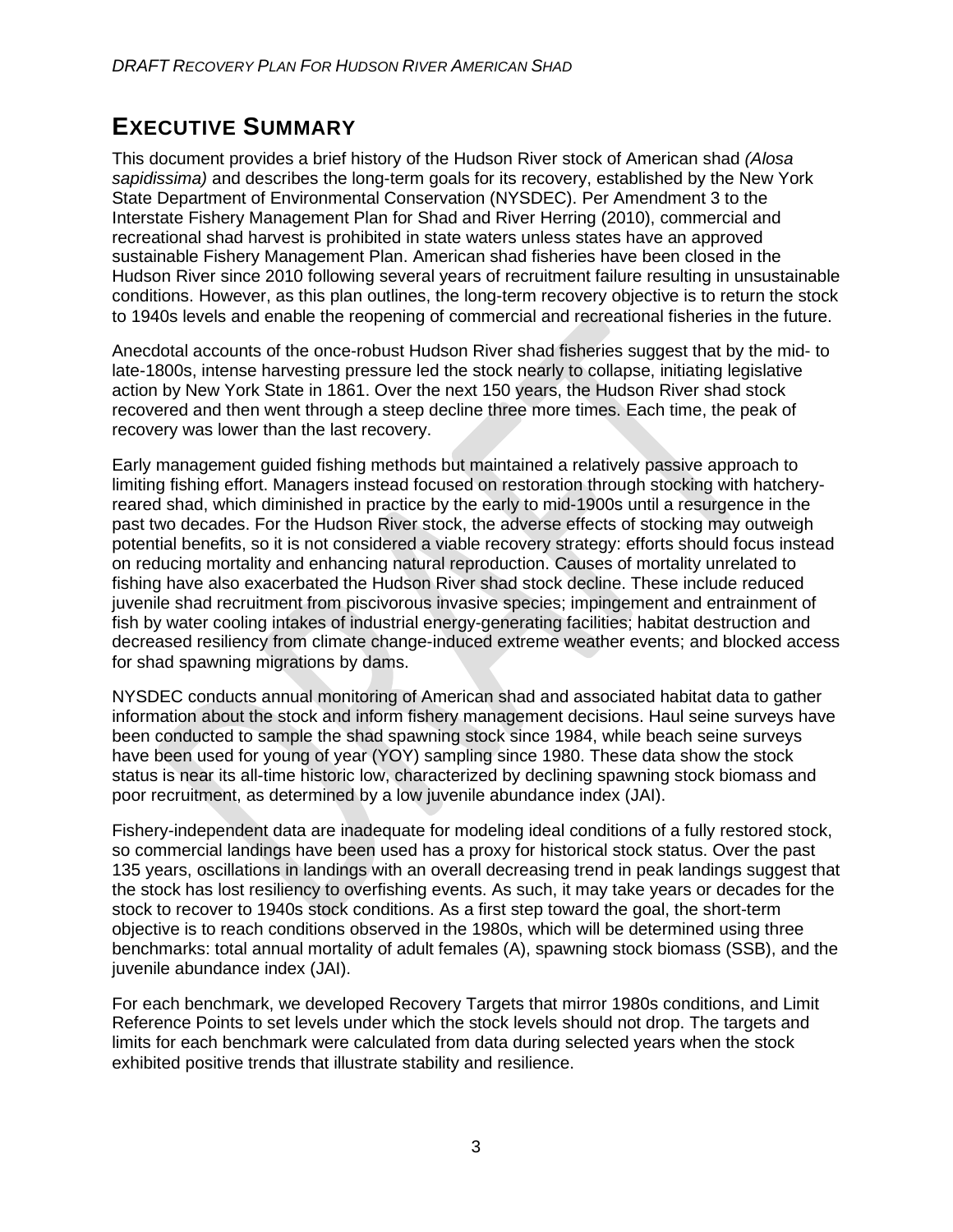#### *DRAFT RECOVERY PLAN FOR HUDSON RIVER AMERICAN SHAD*

Although all fisheries for American shad in the Hudson River are currently closed, we suggest reopening the recreational catch and release fishery after some documented progress, as this would increase public awareness for a historically significant species, cause minimal mortality, and allow the stock to continue recovering. Reopening may occur upon maintaining a Catch and Release Threshold for three consecutive years and either the five-year running average SSB benchmark or JAI benchmark exceed the Limit Reference Points.

Significant actions have been taken to improve the Hudson River shad stock since we closed the New York fisheries for shad, including reduced mortality at industrial water intakes and ocean bycatch catch caps. However, conservative management and considerable patience are needed to return the Hudson River shad stock to levels with enough resilience for commercial and recreational harvest. Reaching that status will take years or decades, and additional time may be required at steps throughout the reopening process. While working toward the long-term objective, we will continue to gather data, identify challenges, and take management actions that are in line with our recovery priorities and supported by sufficient data.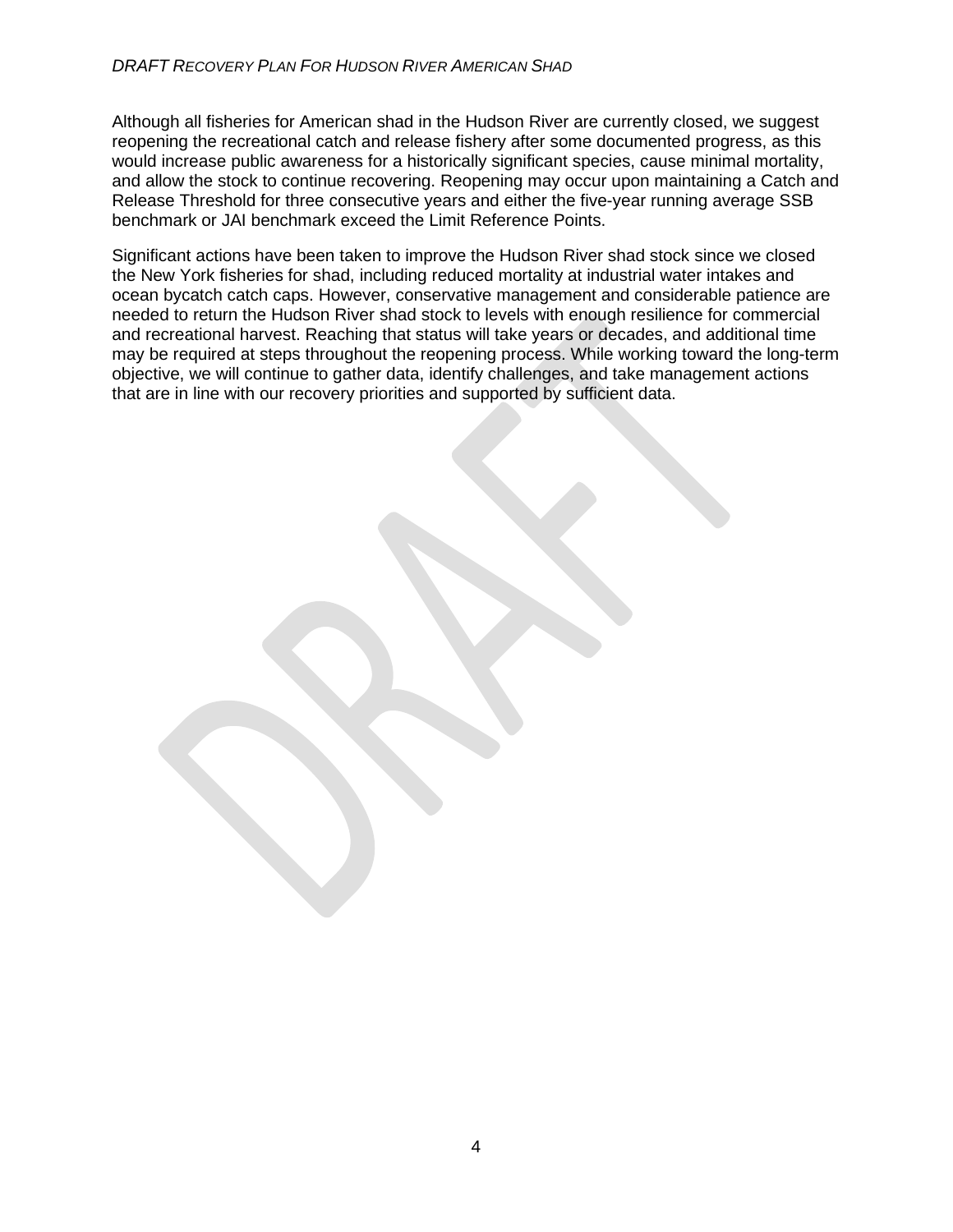# **1 INTRODUCTION**

Over the past 135 years, the Hudson River American shad (*Alosa sapidissima*) stock experienced a series of overfishing events that caused a once thriving anadromous run to collapse by the turn of the twenty-first century. The repeated overfishing events, coupled with habitat loss and degradation, created unacceptable conditions for the future of the Hudson River American shad stock. In March 2010, New York State closed all fisheries for American shad in the Hudson River, and marine waters of the state.

Given the long history of overfishing, recovery of this signature Hudson River species may require many years. We suspect that nearly all of the stock's resilience has diminished. We recommend a cautious and conservative approach to managing the fishery if the stock is to recover at all.

### **Life History**

American shad of the Hudson River Estuary are anadromous, spending most of their lives in the near-shore Atlantic Ocean from Virginia to Maine before returning to the river and its tributaries each spring to spawn. The Hudson River Estuary extends 245 km from New York City to the Federal Dam at Troy (Appendix 1, Figure 1). American shad spawn in freshwater from Kingston (km 145) to Troy (km 244). Juveniles use the upper 150 km (Newburgh to Troy) of the estuary as a nursery area and emigrate to the ocean from mid-summer to late fall/early winter. Once they mature between age-3 and age-7, American shad return to the Hudson to spawn for the first time. Shad in the Hudson River stock exhibit iteroparity and return annually to spawn for the remainder of their life. A more detailed description of American shad life history can be found in the most recent Stock Assessment (ASMFC 2020).

# **2 CAUSES OF DECLINE**

# **Overfishing**

During the nineteenth century, New York State was solely responsible for regulating the shad fishery within its waters. An anecdotal article in Harper's Weekly (1872) suggested a serious decline of the Hudson River American shad occurred in the 1860s. Following this "collapse" (although no official records document this event), in 1868 the New York State legislature implemented fishing net restrictions, an escapement period, and open/closed seasons to control fishing on the Hudson. These restrictions generally defined fishing practices of the time, setting the season to coincide with the period that shad were in the river. According to United States Fish Commission Reports (USCFF 1898), the prevailing intent of the states, including NY, was not to interfere in any business, including fishing. It is clear, that although restrictions were implemented, fishing effort and practices largely continued unabated. Some variation of these nineteenth century rules existed until the fishery closed in 2010.

Following the perceived mid-1800s collapse, the United States Fish Commission and the New York Board of Fish Commissioners began stocking the Hudson River with American shad fry and fingerlings (Cheney 1900). So began New York's legacy, along with many other east coast states, of shad hatchery production and an attempt to restore stocks perceived to be exhausted. This "exhausted" condition is questionable. From 1880 through 1901, the Hudson stock produced the largest harvest in its recorded history. This suggests the spawning stock was large enough to quickly recover to produce two successive, historically high peaks in harvest within 30 years. The supposed need for hatchery supplementation was due to management trends at the time. Most other east coast shad stocks, primarily the Susquehanna and other Chesapeake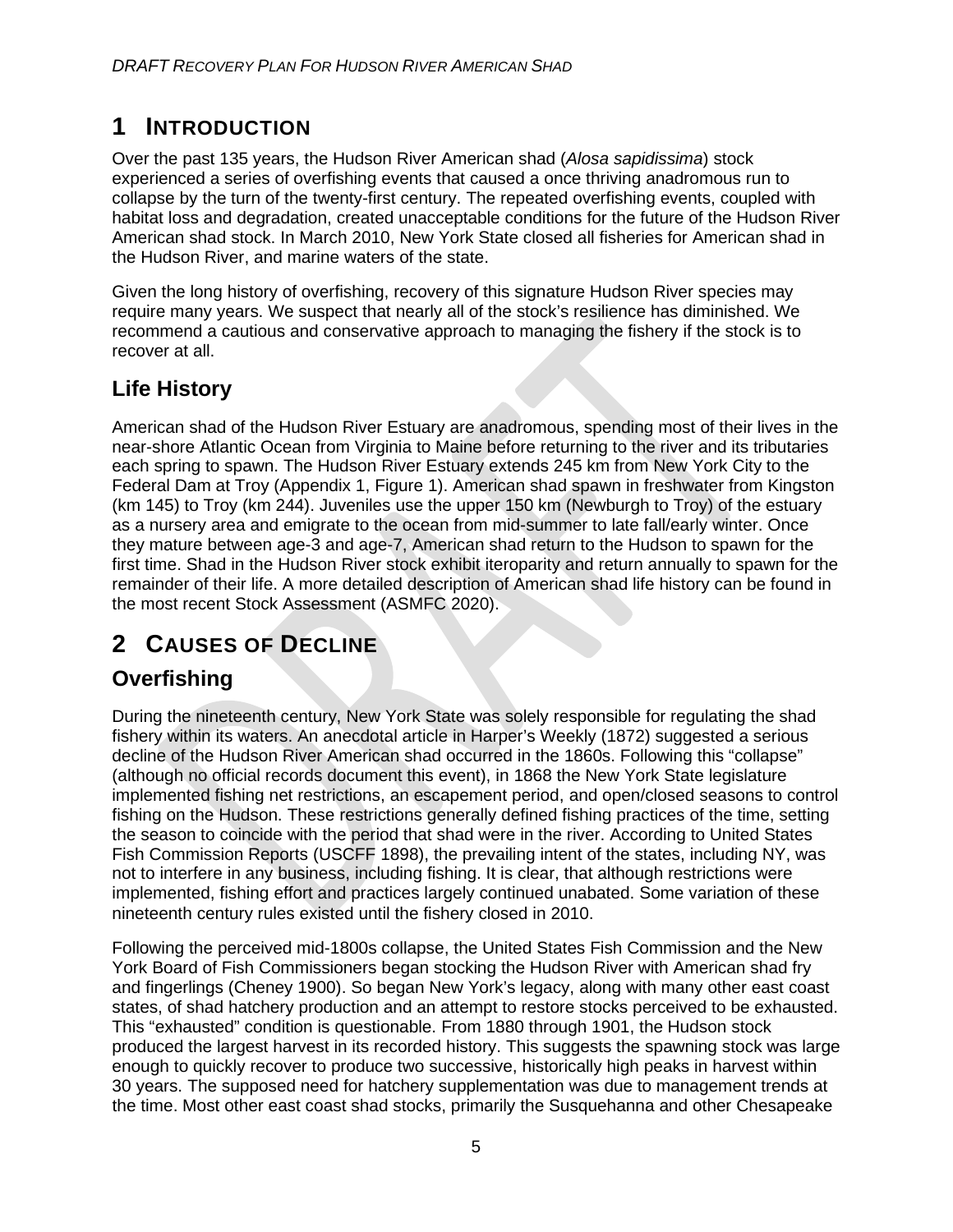stocks, were being severely depleted (Talbot 1954). Leaders of the US Fish Commission relied heavily on hatchery production rather than fishing curtailment as a solution. Shad stocking continued in New York for nearly 50 years (Talbot 1954), decreasing steadily, as the focus of fish culture shifted to other species of more interest for recreational fisheries. After 1920, mention of shad hatchery production no longer appeared in New York State Commission reports.

Studies conducted by the United States Bureau of Fisheries (USCFF 1939) indicated that:

"although pollution and obstruction of rivers have doubtless contributed to the failure of reproduction…of many Atlantic coast shad streams, the decline in yield has not been limited to polluted or obstructed streams…some unpolluted rivers (Edisto) have been severely depleted, yet a fine recovery has been observed in the polluted Hudson. This recovery is attributed to regulations limiting fishing to four nights a week and closing spawning areas to fishing."

This recovery did not last very long. During the years leading up to, during, and after World War II, regulations were greatly relaxed, or abolished altogether. After almost ten years of continuous, unabated fishing at near record levels, the Hudson River stock experienced a collapse in the early 1950s from which it never recovered (Walters 1995). The high fishing rate continued to remove fish faster than the stock could replace itself.

In 1942, the Atlantic States Marine Fisheries Commission (ASMFC) was created with the objective to help ensure the continued harvest of US fishery resources to supply troops during WWII: its motto "food will win the war" (ASMFC 1945). Regulatory management of the Atlantic coast shad stocks through ASMFC would wait another 42 years with adoption of an Interstate Fishery Management Plan (ISFMP) for Shad and River Herring in 1985. Although the ISFMP contained many strong recommendations, following the plan was voluntary. This changed in 1993 with the passage of the Atlantic Coastal Fisheries Cooperative Management Act, which mandated compliance by federal law. In 1998, Amendment 1 to the ISFMP included the first interstate regulation to close the mixed‐stock ocean fisheries for shad by 2005. In 2010, Amendment 3 to the ISFMP prohibited commercial and recreational harvest of shad in state waters, unless a state has an approved Sustainable Fishery Management Plan (SFMP). In the same year, New York State closed all recreational and commercial fishing in the Hudson River. In 2014, river herring and American shad catch caps were implemented in both the Atlantic Mackerel and Herring fisheries to reduce river herring and shad bycatch (MAFMC 2014).

#### **Harvest Continues (In spite of depleted status)**

While the requirements of Amendments 1 and 3 to the ISFMP have limited the ability to harvest of American shad, commercial harvest continues along the Atlantic Coast as part of SFMPs approved for six different Atlantic Coast States. Incidental catch, or bycatch, of shad also occurs as part of several other fisheries that take place in federal waters as well as in Canadian waters. Shad from the Hudson River stock are harvested in several of these fisheries, although the magnitude of the harvest of Hudson shad is unknown.

Incidental harvest from federal waters is landed in several Atlantic States, according to the Atlantic Coastal Cooperative Statistics Program (ACCSP). State specific information is not available for this report and is reported inconsistently in the 2020 ASMFC Stock Assessment. The Northeastern Fisheries Observer Program (NEFOP) has provided incidental catch estimates for various ocean gears since 1989. Total estimates of U.S. based American shad incidental catch in federal waters were developed as part of Amendment 14 to the Atlantic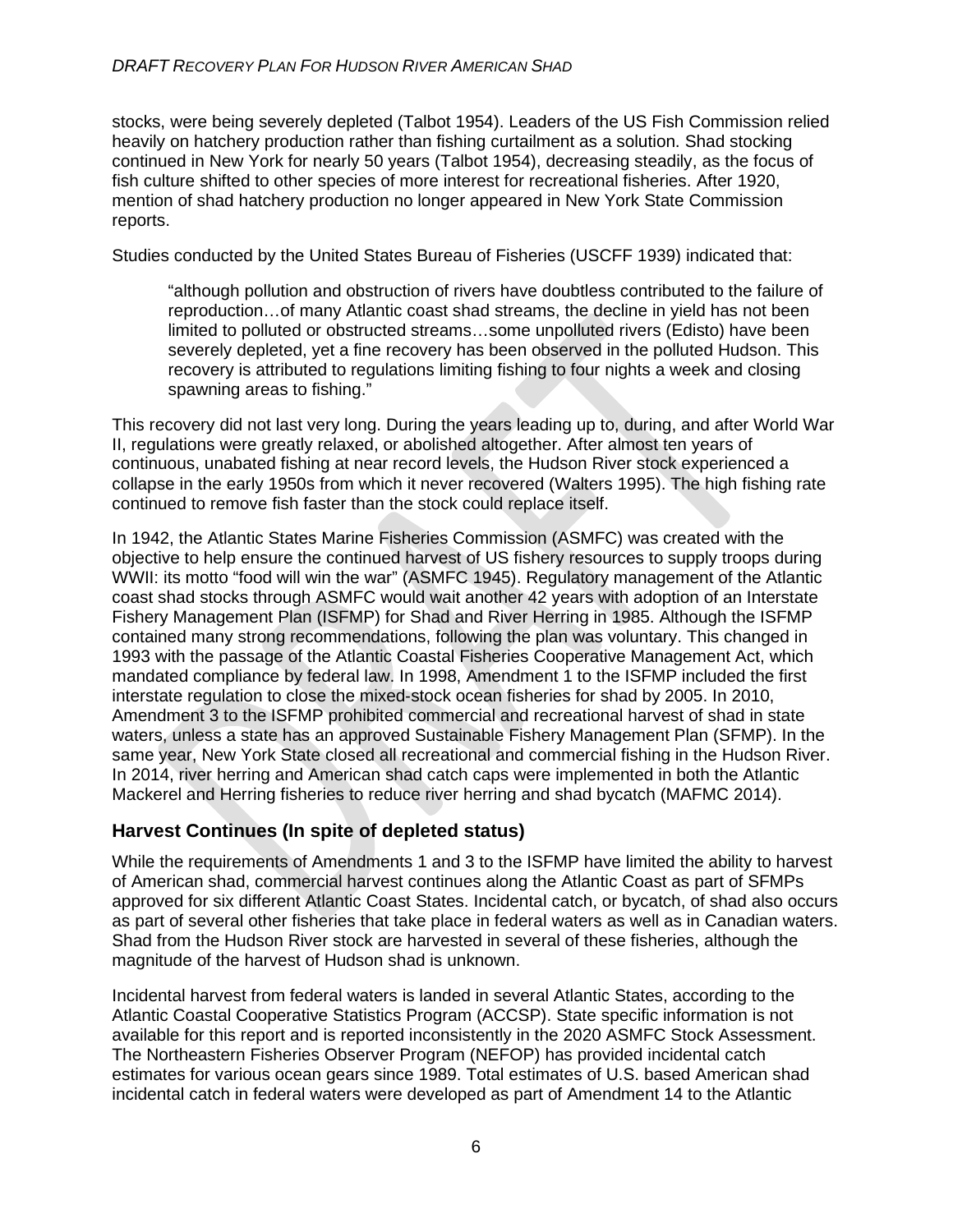Mackerel, Squid and Butterfish Fishery Management Plan (MAFMC 2014), which provides detailed methodology and results. From 1989-2017, the total annual incidental catch of American shad ranged from 92,594 to 577,611 lbs., averaging 141,095 lbs. since the closure of the Hudson River shad fisheries (2010). Harvest occurred at significant rates by both the Mid-Atlantic and New England fleets (the only fleets surveyed). More than 10% of the total incidental catch was caught by the following gears: small mesh bottom trawls, New England mid-water trawls, and large mesh gill nets. The gill nets captured adult fish, while both trawls captured adult and juvenile American shad. The proportion of this mixed-stock harvest that is Hudson River stock is currently unknown and may be limiting recovery of the Hudson River stock.

In addition to ocean incidental harvest, directed commercial gill net fisheries of mixed stock American shad are permitted by the states of Delaware and New Jersey in Delaware Bay through an ASMFC approved Sustainable Fishery Management Plan (DE River Basin SFMP 2016). From 1985 to 2019, the peak annual mixed stock landings from these fisheries was approximately 125,000 lbs. Since 2007, annual landings of mixed stock shad have averaged less than 10,000 lbs. The Hudson River component of the mixed stock harvest likely varies annually and spatially within the Delaware Bay. However, in sampling of the commercial fishery in 2009 and 2010, the Hudson River component was estimated to be 33-53% (Waldman et al. 2014).

It is not known if shad are taken by recreational fishing while in ocean waters, or if they are taken in combination with, or mistaken for, hickory shad.

### **Habitat Alteration**

The historical upstream limit for anadromous fish in the Hudson River was the natural falls at Fort Edward, NY (Zeisel 1988). Natural falls at the confluence of the Mohawk River and the Hudson prevented fish from moving into the Mohawk System. With the rise in commercial shipping at the beginning of the 19th century, there was a desire to connect the ocean‐going ships to Midwestern states. The Erie Canal was completed in 1825, linking the Hudson River near Waterford, NY (roughly 5 km north of Troy, NY) to the Great Lakes through a series of locks mostly within the Mohawk River system. Today the Erie Canal consists of 34 locks from Waterford to the Niagara River. In addition, six hydropower facilities are now in operation along the Mohawk corridor.

During the same time period as the Erie Canal construction, there was a push to move timber and other commodities from Canada and northeastern states to New York and then on to Midwestern states. The Champlain Canal was finished in 1823 linking the upper Hudson River to Lake Champlain. The current Champlain Canal consists of 11 locks operated from Waterford, NY to Whitehall in Lake Champlain.

At the downstream end of the Erie and Champlain navigation corridors, a 3‐meter high dam was constructed in 1826 at Troy, NY, roughly 56 kilometers downstream of the traditional head of tide at Fort Edward. This dam was made of log cribwork and filled with stone; likely impassable for shad at all but the highest spring floods (Stevenson 1899). In 1915, the US Army Corps of Engineers replaced the old dam with a new concrete structure, which included a lock. In 1921, a hydropower unit was fitted to the dam. Undoubtedly, American shad spawning and nursery habitat was lost after the construction of the Federal Dam at Troy. In the latter half of the 20<sup>th</sup> century, dams have been removed and fish passage systems have been constructed as a way to enable access to spawning areas for migratory species. However, any passage or improved passage of fish above this dam would provide just under nine additional kilometers, or 3.5% of habitat before the next lock and dam system (C1) on the upper Hudson River north of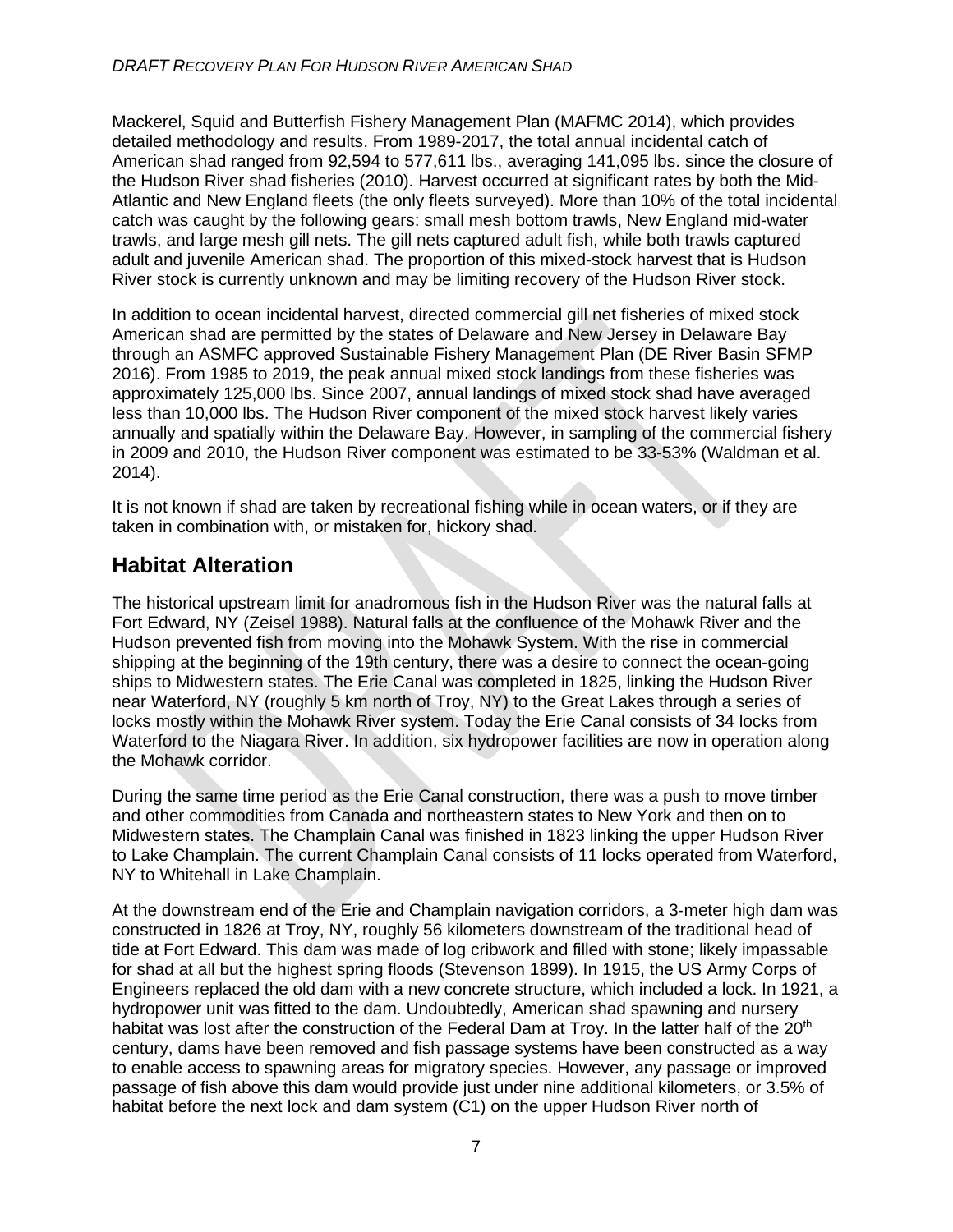Waterford, NY. Movement above the Federal Dam would expose adults and young of year (YOY) shad to mortalities associated with both upstream and downstream passage at the hydropower facility, a cost that may outweigh the benefits of a minimal increase in habitat. Furthermore, the huge commercial landings reported in the late 1800s as well as the 1930s and 1940s indicate that spawning and nursery habitats in the 245 river kilometers below the Federal Dam are enough to support a large population of American shad.

Several models showing the impacts of dams on the availability of spawning habitat and spawner potential were included in the most recent coastwide stock assessment (ASMFC 2020; Stich et al. 2019; Stich et al. 2020). The installation of dams coastwide, particularly in the northern range, resulted in significant habitat loss, blocking nearly 40% of total habitat once used by American shad. Removing dams, although sometimes impractical, could restore much of the lost habitat and spawner potential. Fish passage alone will not restore the lost habitat. It is estimated that even with extensive fish passage efforts, dams represent a fixed constraint of about 37% of the fishery potential of American shad (ASMFC 2020).

Fortunately, dams have a relatively small impact on American shad in the Hudson River. While shad are prevented from reaching nearly 40% of their historic habitat coastwide, the Hudson stock has lost access to just 9% of historic habitat (ASMFC 2020). Although the removal of several key dams would undoubtedly benefit shad in the Hudson River (notably, the Federal Dam on the main stem Hudson in Troy, NY and the first barrier on the Rondout Creek in Eddyville, NY), the lack of access to historic habitat did not cause the stock collapse. Furthermore, Stich et al. 2022 (*manuscript in prep*) suggests that most passage scenarios, with the exception of 95-100% upstream and downstream adult and juvenile survival, would result in populations lower than scenarios where no passage was allowed, indicating that the amount of available habitat is likely not limiting recovery. While we do not feel access to historical habitat is limiting recovery, we believe that improvements to habitat quality such as water quality, restoration of back channels and tidal wetlands, and submerged aquatic vegetation will result in improved recruitment of juvenile shad, a crucial component needed for stock recovery.

In addition to the habitat changes presented by the creation of locks and dams in the uppermost portion of the estuary, shad habitat was also affected by the increased use of shipping traffic and development of infrastructure along the banks of the tidal river. Through the middle of the nineteenth century, the northern third of the estuary below the Federal Dam at Troy, NY was a braided river‐channel system dominated by vegetated shallows and intertidal wetlands. Side channels in this section provided important shallow water and intertidal habitats that were isolated from the higher energy regime of the main channel. Unfortunately, these habitats were largely altered by the early twentieth century due to the dredge and fill activities associated with construction and maintenance of the federal navigation channel that allowed ocean vessels to reach Albany. Miller et al. (2006) approximates 57% of the braided, intertidal shallow water habitat (1,821 hectares) found north of the City of Hudson (km 190) was destroyed during this time period. Another factor that is not well researched or understood is the potential barriers posed by the railroads along both the east and west sides of the Hudson River. Tributaries once flowed freely, with unobstructed hydraulics, from the upland valley to the wide estuary. While these connections still exist, they are much different today than they were historically. Tributaries are forced through bridge and culvert constrictions under the tracks as they make their way to the Hudson River. The impact of this funneling effect on water quality and access from the Hudson into tidal tributary mouths is not well understood.

In summary, while much of the spawning and nursery grounds in the Hudson River remains accessible to American shad, unlike other Atlantic Coast systems, significant changes to the habitat quality and river morphology may reduce the success and productivity of this shad stock.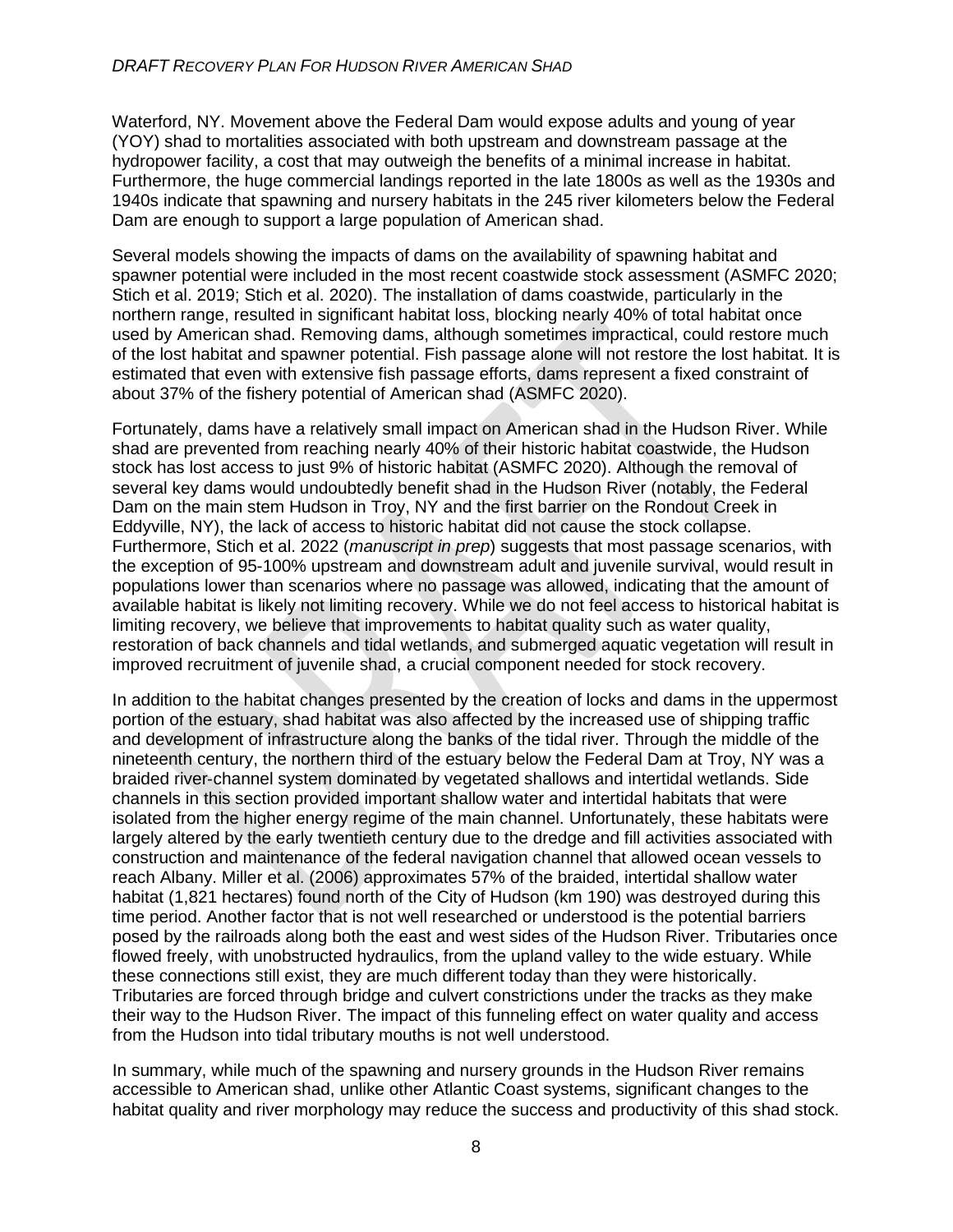### **Other Causes and Potential Future Threats**

#### **Invasive Species**

Five piscivores are native to the freshwater, tidal Hudson River (Daniels et al. 2011). Beginning in 1830 through present day, at least 10 additional piscivores have been introduced to the Hudson, including voracious predators such as black bass (introduced in 1830s), Northern pike (1840s), walleye (1890s), and channel catfish (1976) (Daniels et al. 2005). The addition of these piscivores has likely impacted the recruitment of alosines including American shad; however, the magnitude and rate of predation by these species on juvenile and adult alosines in the Hudson River has yet to be fully explored.

Water chestnut, an ornamental macrophyte native to Eurasia, was introduced to the Hudson River Estuary in the 1930s (Strayer 2006). This plant outcompetes native macrophytes such as water celery, forming expansive, dense mats in most of the shallow water embayments in the tidal freshwater portions of the river. Sedimentation and turbidity within these mats are much higher and the dissolved oxygen levels within the mats is much lower than surrounding waters (Strayer 2006), favoring species with wide tolerances for unfavorable environmental conditions (Schmidt and Kiviat 1988). The establishment of these immense water chestnut mats each summer significantly reduces the amount of near-shore nursery habitat available to YOY alosines, cutting off areas that would likely have remained more productive with native macrophyte beds.

The introduction of zebra mussels in the Hudson in 1991, and their subsequent explosive growth in the river, quickly caused pervasive changes in the phytoplankton (80% drop) and micro‐ and macro‐zooplankton (76% and 50% drop respectively) communities (Caraco et al. 1997). Water clarity improved dramatically (up by 45%) and shallow water zoobenthos increased by 10%. Given these massive changes, Strayer et al. (2004) explored potential effects of zebra mussel impact on YOY fish species. Most telling was a decrease in observed growth rates and abundance of YOY fishes, including open‐water species such as alewife and blueback herring. A decade later, Strayer et al. (2014) reported on the improvement in zooplankton and macrobenthos inhabiting deep water, indicating that abundance of juvenile alewives increased during the late zebra mussel invasion period while post‐yolk sac larval abundance did not. The abundance of post‐yolk sac and juvenile American shad and post‐yolk sac river herring declined during the early to later zebra mussel invasion period. It is not yet clear how this constraint affects survival and subsequent recruitment.

The Hudson River is particularly susceptible to threats from aquatic invasive species because of its connection to the Erie and Champlain Canals. These canals were built in the early 1800s and breached the natural watershed divide of the Hudson River Estuary and allowed for easy movement of aquatic invasive species from the Great Lakes, Lake Champlain, and any connected tributary. The canal system is the likely source of many non-native fish, bivalves, and snails in the Hudson River, including the zebra mussel, described above (Strayer 2016). There are many other invasive species that have recently or are poised to enter the Hudson River including Round Goby, Silver Carp, Bighead Carp and a wide variety of invertebrates (Strayer 2016). The major disruption to the ecology of the Hudson River from these species, as seen first-hand with the invasion of the zebra mussel, will continue to threaten the recovery of American shad as long as the invasive aquatic species can easily navigate through the Erie and Champlain Canals.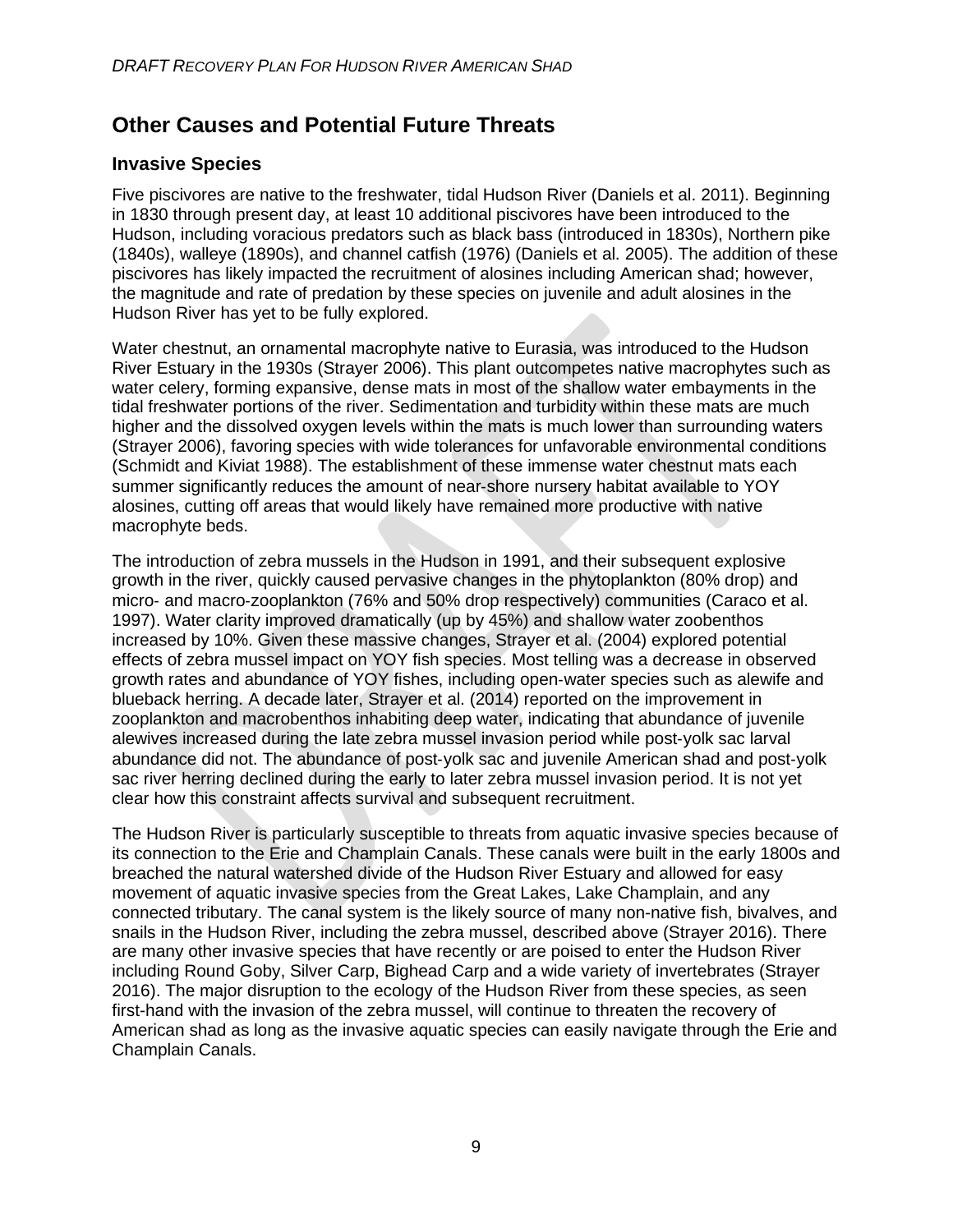#### **Water Withdrawals**

American shad, and other fish, are negatively impacted by water withdrawals on the Hudson River. Shad are killed both by impingement on intake screens and by entrainment through the cooling water systems of electric plants. Steam electric plants alone are permitted to use nearly 5 billion gallons of Hudson River water per day. A river‐wide ichthyoplankton survey occurred annually in the Hudson River Estuary through 2016, conducted by consultants under contract with the Hudson River Generating companies. To better define impacts of the once-through cooling systems on fish, estimates of mortality on various ichthyoplankton life stages were calculated using two models, the Empirical Transport Model and the CEMR (Conditional Entrainment Mortality Rate) model. Detailed methodology for both models can be found in CHG&E et al. (1999). Estimates of mortality are expressed as conditional entrainment mortality rates, or the percent reduction in a year-class that would be due to mortality from entrainment through once‐through cooling water systems if no other causes of mortality operated. Loss estimates for the Hudson River Estuary include one major office complex air conditioning unit, two nuclear plants, one waste‐fuel plant, and five fossil‐fuel power plants located throughout the Hudson Valley north of New York City. CEMR at these facilities combined has ranged from 16% to as high as 52% during the period 1974 to 1997 (CHG&E et al. 1999). An estimated average of 20% CEMR was assumed for the period 1952 to 1973 when major power plant once‐through cooling systems came online (CHG&E et al. 1999).

In years since the 1999 study, impacts of water withdrawals on year‐classes of American shad have probably been reduced due to changes at a variety of locations. As part of the Clean Water Act, in New York State, all existing industrial facilities using water from the Hudson River must install and operate technologies on their cooling water intakes that will minimize impingement and entrainment. Of the 17 industrial facilities known to use Hudson River water for cooling, ten are operating technologies to minimize fish mortality; five are currently reviewing options; and two have been designed and are to be installed within the next five years. Several plants (i.e., Bowline, Danskammer, and Roseton) operated at less than 30% of capacity for most of the period from 2010‐2016. Athens Generator uses a dry cooling system requiring no water from the Hudson River. Water withdrawal at Lafarge Cement Plant in Bethlehem is in the area of the river most vulnerable for developing shad larvae. Water withdrawal at this site is 25% of what it was in the late 1990s and impingement and entrainment have been effectively eliminated using wedgewire intake screens. The Albany Steam Electric Plant (now called Bethlehem Energy) was repowered and uses a hybrid closed cycle cooling system with a water intake fitted with wedgewire screens. This has nearly eliminated the impingement and entrainment of fish at this location. Indian Point Energy Center (IPEC) closed in April of 2021, which was previously permitted to use more than 2 billion gallons of water per day. Scheduled improvements will also have positive impacts for American shad. The Empire Plaza operates a once-through cooling system at Albany, withdrawing approximately 90 million gallons per day for air conditioning purposes. A recently issued SPDES permit requires the intake to be fitted with a wedgewire screen system, which will eliminate impingement and nearly eliminate entrainment at this site.

### **Climate Change**

Climate change is affecting the Hudson River Estuary on a local level. Sea level is rising, water and air temperatures are increasing, and extreme precipitation is occurring more frequently, punctuated by interim periods of drought (IPCC, 2014). These changes influence fish and wildlife distribution, migration patterns, and spawning phenologies. (Horton et al. 2014, Nack et al. 2019, Pirani and Boicourt 2018, Reidmiller et al. 2018, Rosenzweig et al. 2011). The onset of spawning for American shad was earlier in 2012 relative to 1976, and by the 2090s, the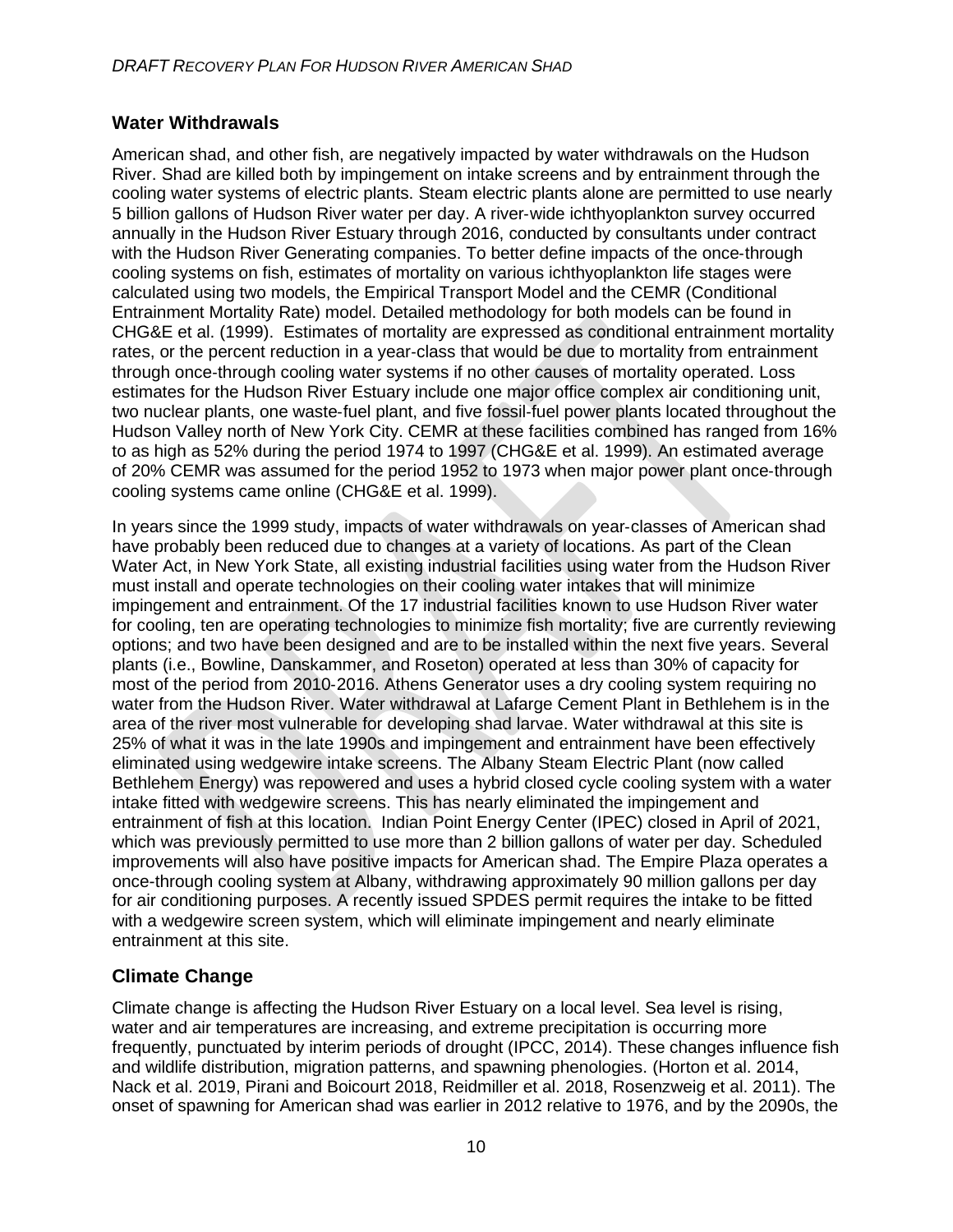shad spawning season is predicted to begin 15 days earlier and be shortened by 4 days (Nack et al. 2019). It is unknown how these changes will affect the existing American shad ecology, including the availability of plankton to developing shad, changes to predator-prey interactions, and the iteroparity of the stock.

Sea-level rise and flooding are likely to affect the estuary's tidal marshes and shallows. It remains to be seen whether marshes can fully recover after disturbance from extreme weather events. In 2011, Hurricane Irene and Tropical Storm Lee carried huge volumes of sediment in the estuary, where it hindered the growth of submerged aquatic vegetation (SAV) (Hamberg et al. 2017). These storms, in 2011, reduced submerged aquatic vegetation abundance in the Hudson River by more than 90% and made no appreciable recovery in 2012 or 2013 (Hamberg et al. 2017). Submerged aquatic vegetation coverage has since increased by 126% in 2016 (from a 2014 baseline), but remains 19% less than pre-storm coverage (Carroll 2019). Submerged aquatic vegetation is an important habitat for the development of young shad (Ross et al. 1997). If the frequency of SAV damaging storms increases in future years, there will likely be negative impacts on the recruitment of American shad. In addition, Hurricane Irene and Tropical Storm Lee had acute but shorter-term direct impacts on fish. For example, a sonic tagged, and otherwise resident, cohort of striped bass exhibited a novel migration pattern after the storms and left the estuary for the ocean (Bailey and Secor 2016).

In addition to the ecological shifts expected from climate change, the human responses to climate change impacts also threaten to negatively impact American shad. With sea level rise and more frequent storm events, humans will likely take aggressive steps (or may begin to take drastic measures) in the future to prevent flooding and protect infrastructure. The suite of potential options that may be considered include shoreline structures, beach nourishment, levees, floodwalls, seawalls and storm-surge barriers. A recent study by the Army Corps of Engineers (USACE 2019) sought to evaluate the impacts of a wide range of climate change mitigations, including a sea wall and storm-surge barrier system that stretched across the entire mouth of the Hudson River from Far Rockaway, NY to Long Branch, NJ. The impacts of such a major in-water infrastructure project on habitats used by American shad would be a significant threat to their recovery. Strong consideration must be given to the impacts of this and other inwater infrastructure projects to minimize or eliminate negative effects on anadromous fishes.

### **Fish Passage Structures and Stocking Efforts**

While fish passage structures are typically listed in recovery plans as a means to improve shad stocks, we believe it is more appropriate to list fish passage as a threat to shad recovery in the Hudson River. The owner of the Green Island Hydropower facility at the Federal Dam in Troy, NY has been required to install fish passage as part of the FERC re-licensing process. It is not yet known what the upstream and downstream mortality rates will be resulting from the operation of this passage structure. As stated in the Habitat Alterations section, analysis of the benefits of fish passage in the 2020 Shad Stock Assessment demonstrate only a 3% increase in spawner potential using "optimistic upstream and downstream passage rates." (ASMFC 2020). However, most fish passage installations do not operate at "optimistic" passage rates (Haro and Castros-Santos, 2010). Downstream mortality of adult and juvenile shad passing through turbines at the Federal Dam threaten to make this project an additional source of mortality on the Hudson River shad stock. These circumstances underscore the crucial need for constant evaluation of upstream and downstream passage efficacy to ensure that fish passage structures scheduled to be in operation within the next few years do not negatively impact shad recovery.

Stocking of hatchery-reared fish is a method used by fisheries managers to restore depleted American shad spawning runs in the United States. However, despite the millions of American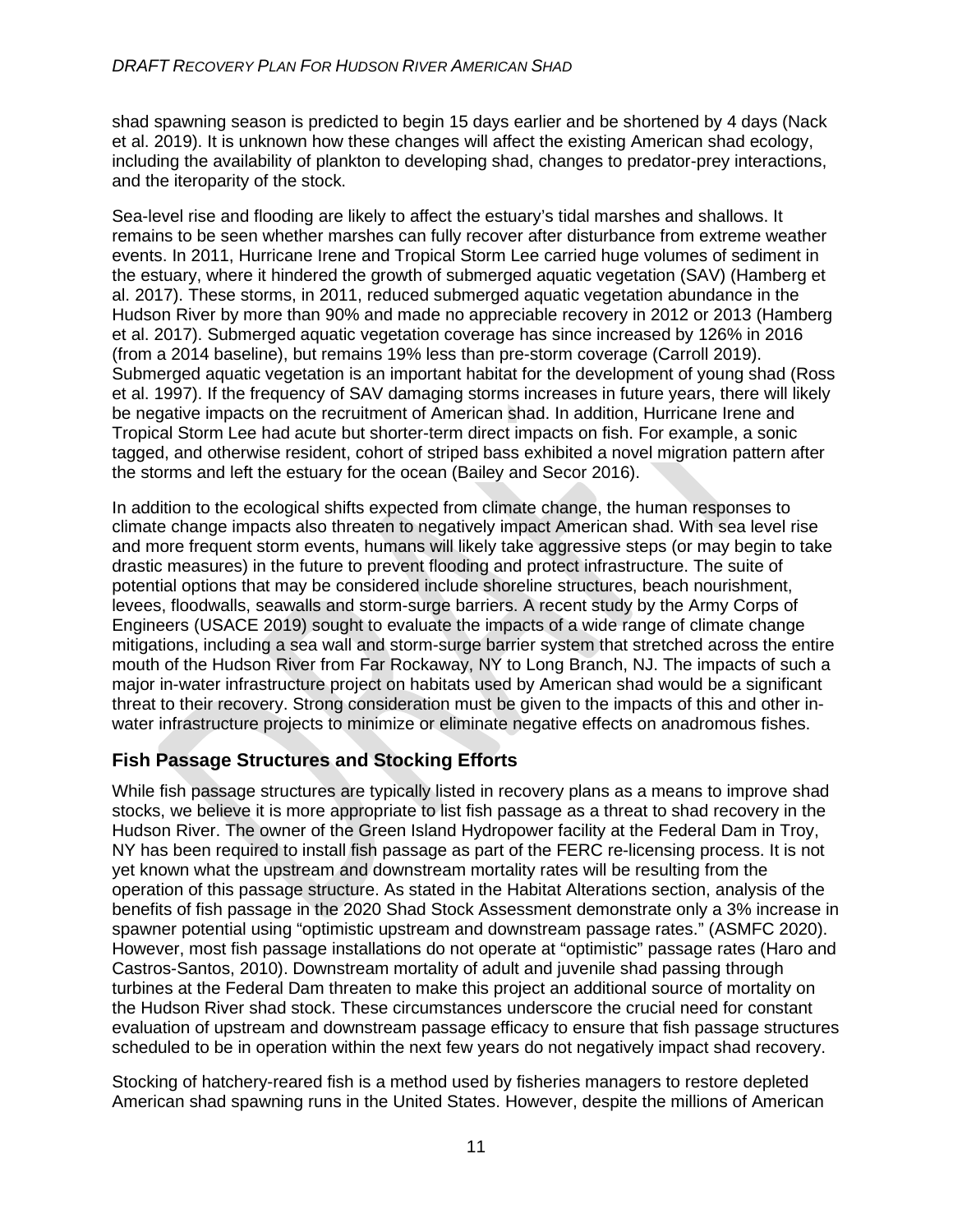shad stocked in various rivers along the Atlantic coast of the United States, spawning populations continue to decline in abundance, prompting some researchers to question the value of American shad culture (Hendricks 2003). In fact, over a half century ago, Mansueti and Kolb (1953) opined that "no competent fishery biologist has advocated the stocking of [American] shad fry as a successful [rehabilitation] measure." (Hasselman and Limburg 2012). While stocking has been a method advocated for restoration dating back to the 1800s, it has also been suggested during the same length of time that the most promising restoration measures are proper conservation and improvement of spawning habitat (Moss 1950).

A massive stocking effort in the Hudson River occurred following a collapse in the mid-1800s. Stocking of American shad began in 1869 with peak hatchery production occurring between 1899-1901 averaging just under 15 million fry released per year. Despite the large numbers of fry produced, Talbot (1954) reported "It can be stated definitively that the peak hatchery production in 1899, 1900, and 1901 did not maintain the [Shad] runs". By the mid-1940s, support for shad stocking waned and the Hudson River shad hatchery, along with many others along the Atlantic coast, ceased operations (Talbot 1954).

A resurgence of stocking as a means of restoration has occurred over the last couple of decades, leading fisheries managers to once again evaluate its effectiveness. Hasselman and Limburg (2012) state that stocking activities may be inadvertently (and ironically) hindering restoration success. Specifically, stocking practices may only yield short-term gains in abundance at the ultimate expense of population fitness and may jeopardize the genetic integrity of distinct stocks (Lynch and O'Hely 2001). In other words, stocking can alter the genetic diversity of shad, which makes them less resilient to threats such as changing environmental conditions due to climate change.

Stocking also requires the inefficient strip spawning of females (Talbot 1954) resulting in death following the collection of a single batch of eggs. American shad exhibit batch spawning (Olney and McBride 2003; Hyle et al. 2014; McBride et al. 2016) meaning that they spawn multiple batches of eggs during one spawning season. McBride et al. (2016) reported female shad in the Connecticut River averaged 6.7 batches with an average of 45,950 eggs per batch resulting in an estimated 311,500 eggs per spawning season. In addition, American shad in their northern range (North of Cape Fear, NC) are iteroparous, returning to spawn in their natal rivers over multiple years, and have been documented in the Hudson River to return as many as eight times over in a lifetime. Sacrificing shad for hatchery production results in a net loss of reproductive potential; from approximately 20,000-50,000 eggs for hatchery production versus 300,000-2,400,000 eggs from natural reproduction. Thus, greater recovery potential would exist if American shad were allowed to reproduce naturally over the duration of the spawning run and throughout their lifetime (Hasselman and Limburg 2012).

Based on the information above, we do not support the use of a stocking program to restore the Hudson River shad stock. Instead, we agree with recommendations of Moss (1950) and Hasselman and Limburg (2012) that restoration efforts should focus on habitat restoration while mitigating other factors hindering recovery such as ocean bycatch mortality and harvest of Hudson River shad in other directed mixed stock fisheries.

# **3 ANNUAL MONITORING**

When Talbot (1954) documented the major decline that occurred in the years following World War II, little biological data on stock condition existed, with the exception of commercial fishery landings. Talbot and the biologists at the Federal Biological Lab (now NMFS lab at Beaufort,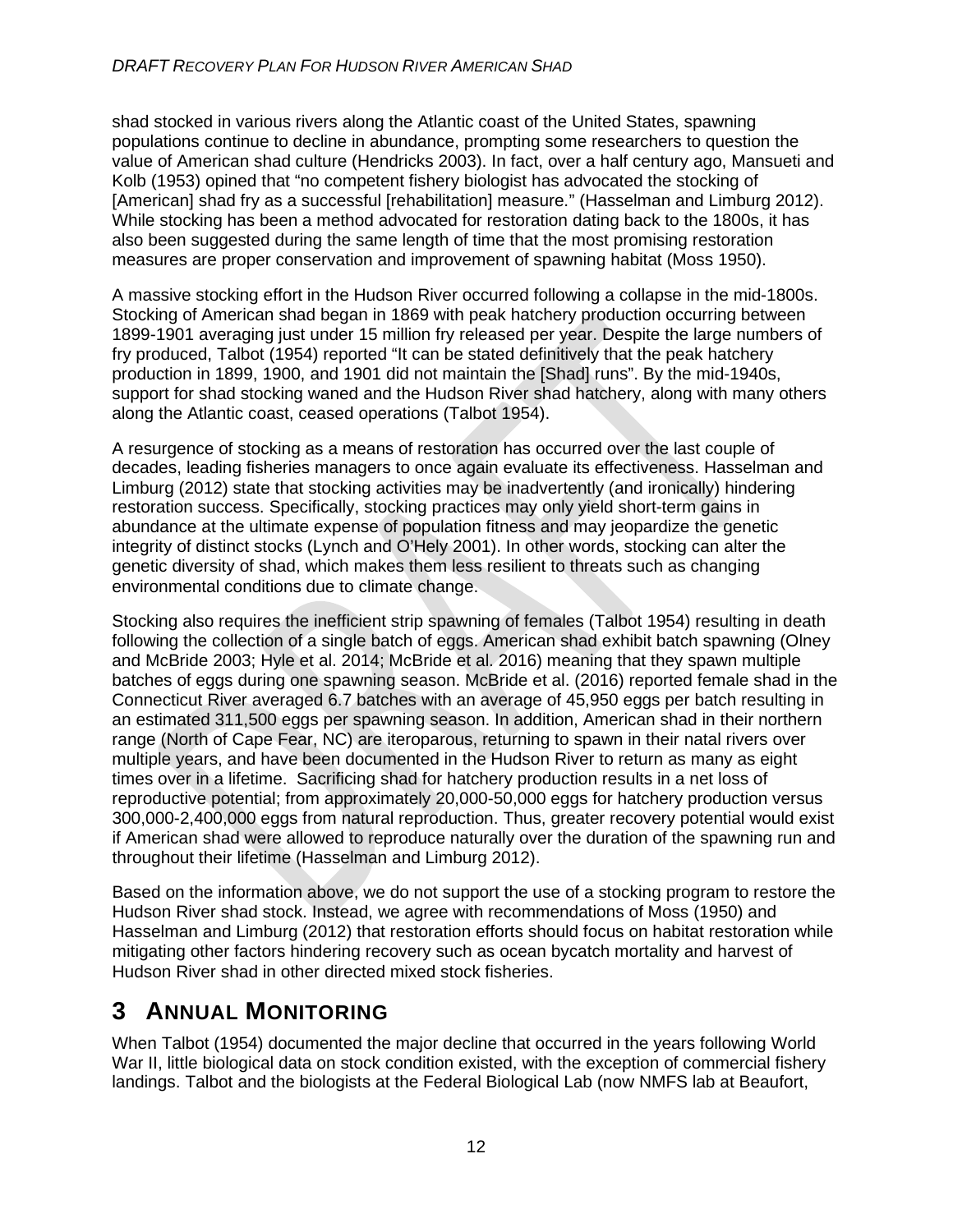NC) Shad Program wrote many papers on developed methods of sampling and aging fish (Wolfe 2000). These studies initiated the collection of biological data on shad stocks coastwide.

In 1979, the New York State Department of Environmental Conservation (NYSDEC) formed the Hudson River Fisheries Unit to investigate the stock characteristics and status of important anadromous striped bass and American shad stocks that use the Hudson as their spawning area. Management of these species, and other diadromous fish such as river herring, are shared resources along the coast and are managed jointly by coastal states through the ASMFC. Annual data are collected, summarized (Appendix 1, Table 1) and used to continually update species' status. Without these annual data, changes in the stocks would be difficult to detect and may impede science-based decisions in the management forum.

### **Data Collection and Analysis**

### **Spawning Stock Sampling**

Since 1984, spawning populations of American shad have been sampled by haul seines, which exhibit relatively low size selectivity in sampling fish when compared to other gear types (Kahnle et al. 1988). The fish sampled in this program best represent the spawning stock, or production portion of the population which has escaped coastal directed, coastal intercept, and in‐river commercial fisheries (ASMFC 2007). From 1984‐1988, a 305-meter haul seine was the primary gear. Beginning in 1988, a 152-meter haul seine was used and has continued to be the main gear used in this survey. Sampling is concentrated near known spawning areas and at beaches where adults are susceptible to capture by shore gear. Approximately 75 to 100 haul seine collections are made annually. Collections occur from April through the first week of June at sites located between km 88 and 224. Captured fish are transferred to a floating live car after which they are identified to species, sexed, measured and weighed; and scale samples taken. Water quality data such as temperature, salinity, pH, dissolved oxygen, conductivity and total dissolved solids are taken at each station.

Catch rates from the haul seine survey have not been used in previous assessments to track spawning stock abundance since there was no other adult abundance measure to validate the estimates. There was also concern that the survey methods may not be appropriate for abundance estimation, since the primary objective of the survey to capture and tag striped bass for coastwide mortality studies. However, this survey remains the longest running survey to capture the spawning stock in the Hudson; the gear used is non‐size selective; and the survey covers a large portion of the spawning reach. Catch rates from this survey were once again evaluated in the 2020 Stock Assessment for American Shad (ASMFC 2020) and were approved to be used when considering spawning stock abundance. An evaluation of the data, model outputs, and caveats are detailed in the Stock Assessment (see Section 3.5.6.1 of ASMFC 2020).

For this Recovery Plan the most appropriate spawning stock index is derived from this haul seine survey, as it represents our best understanding of the Hudson River spawning stock biomass (SSB) since 1984.

### **Young of Year (YOY) Sampling**

Since 1980, the NYSDEC has sampled YOY American shad in the Hudson River Estuary with a 30.5-meter by 3.1-meter beach seine with 0.64 cm stretch mesh. Sites are sampled during the day at approximately 28 standard sites in the freshwater tidal reaches of the Hudson River. Captured fish are transferred to a bucket after which they are enumerated by species and life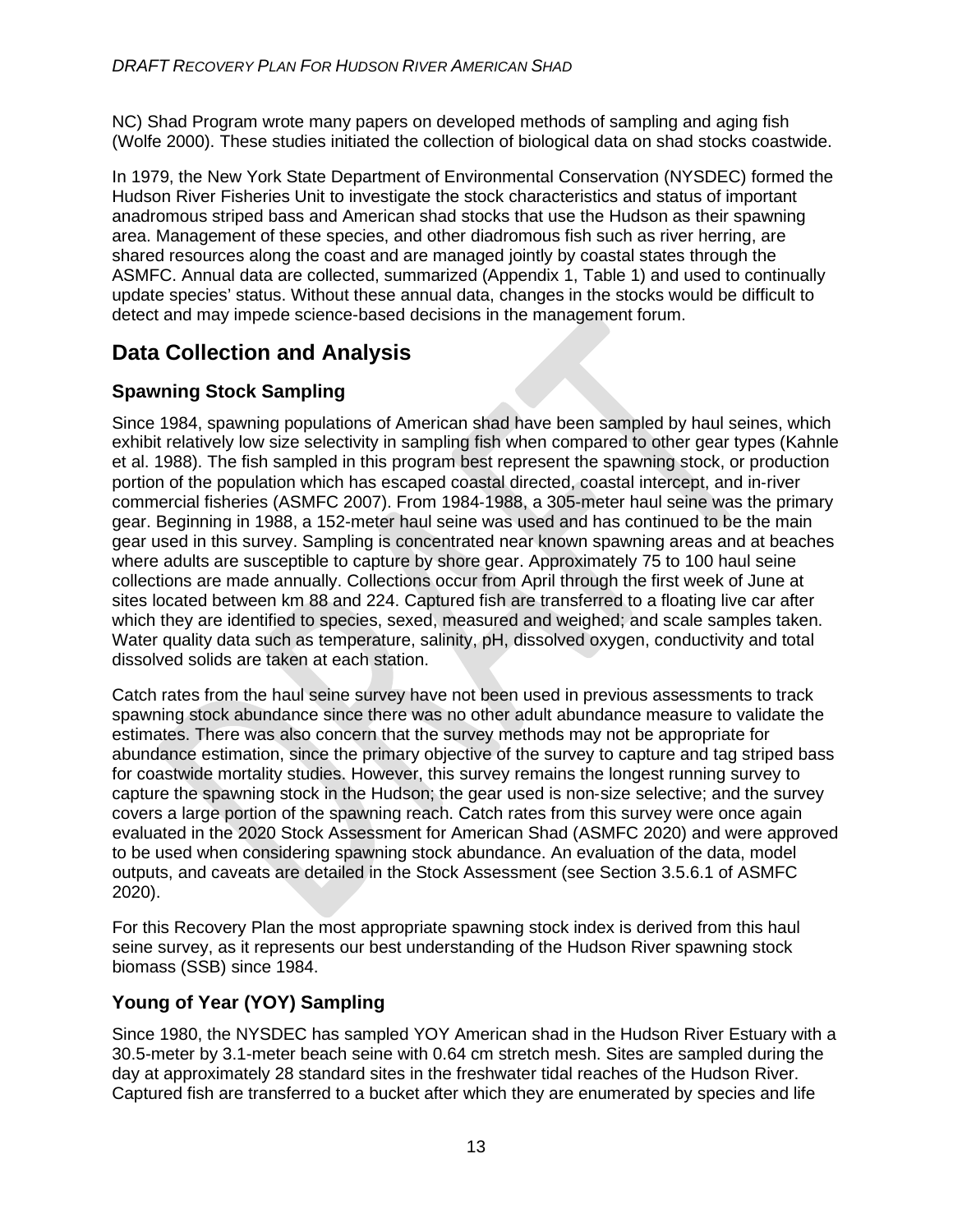stage (YOY or older). Water quality data such as temperature, salinity, pH, dissolved oxygen, conductivity, and total dissolved solids are documented at each station. In addition, prevailing conditions such as wind speed, wave height, cloud cover and vegetative cover are recorded at each seine event. This survey provides a relative juvenile abundance index (JAI) for YOY American shad in the freshwater tidal section of the Hudson River. The nominal index is an annual geometric mean catch per haul that encompasses the entire time series and incorporates all hauls. For this Recovery Plan, the most appropriate juvenile abundance index is derived from this beach seine survey (see section 3) because it represents our best understanding of American Shad recruitment in the Hudson River since 1980.

# **4 CURRENT STOCK STATUS**

### **Mortality and Abundance Status**

Juvenile mortality status is unknown due to a lack of data to make this determination. Female adult mortality is below the benchmark threshold (see details below in Annual Female Adult Mortality Benchmark). Though adult mortality is below the benchmark threshold, it is important to note that maintaining female adult mortality below the benchmark threshold will not result in favorable abundance status if the previously mentioned unknown juvenile mortality is occurring at unsustainable levels (ASMFC 2020).

The current abundance status is depleted as described in recent ASMFC stock assessment (ASMFC 2020) due to the decline of in‐river landings prior to the closure in 2010 (Appendix 1, Figure 2). This is further supported by the significant declining trends in the female spawning stock biomass and JAI during the same time period (Figure B and Figure C), followed by a continued lack of stock response to management actions in 2005 (Ocean closure) and 2010 (NY closure).

### **Mean Length, Mean Length at Age, and Mean Weight**

Mean total length and mean length at age reflects age structure of the population and thus some combination of recruitment and level of total mortality. There is a significant declining trend in female mean length from 1988-2019 (tau  $= -0.29$ , p-value  $= 0.02$ ) (Appendix 1, Figure 3). There is no trend in male mean length. Significant declining trends were also detected for mean length at age for age 4 females (tau =  $-0.49$ , p-value = 0.00), age 5 females (tau =  $-0.39$ , p-value =  $0.02$ ), age 7 females (tau =  $-0.44$ , p-value =  $0.01$ ), and age 8 females (tau =  $-0.44$ , pvalue = 0.01) (Appendix 1, Figure 4). There is no trend in male mean length at age.

Mean weight of females reflects spawning stock biomass and thus some combination of fecundity and reproductive potential. There is a significant declining trend in female mean weight from 1988-2019 (tau  $=$  -0.29, p-value  $=$  0.02) (Appendix 1, Figure 5). There is no trend in male mean weight.

### **Summary**

Hattala and Kahnle (ASMFC 1998; ASMFC 2007) twice documented overfishing of the Hudson River shad stock. It should be noted that "current" stock data covers only the past 35 years since 1980. Data were collected before, during, and after stock collapse with the stock currently near its all-time historic (since 1880) low. The rise in mortality in the early 1990s coincided with a decrease in mean length, mean length at age, and female spawning stock biomass. The recent ASMFC stock assessment indicated female mortality rates have fallen below the reference point and stabilized since the mid-2000s, however; in the recent years (2017-2019)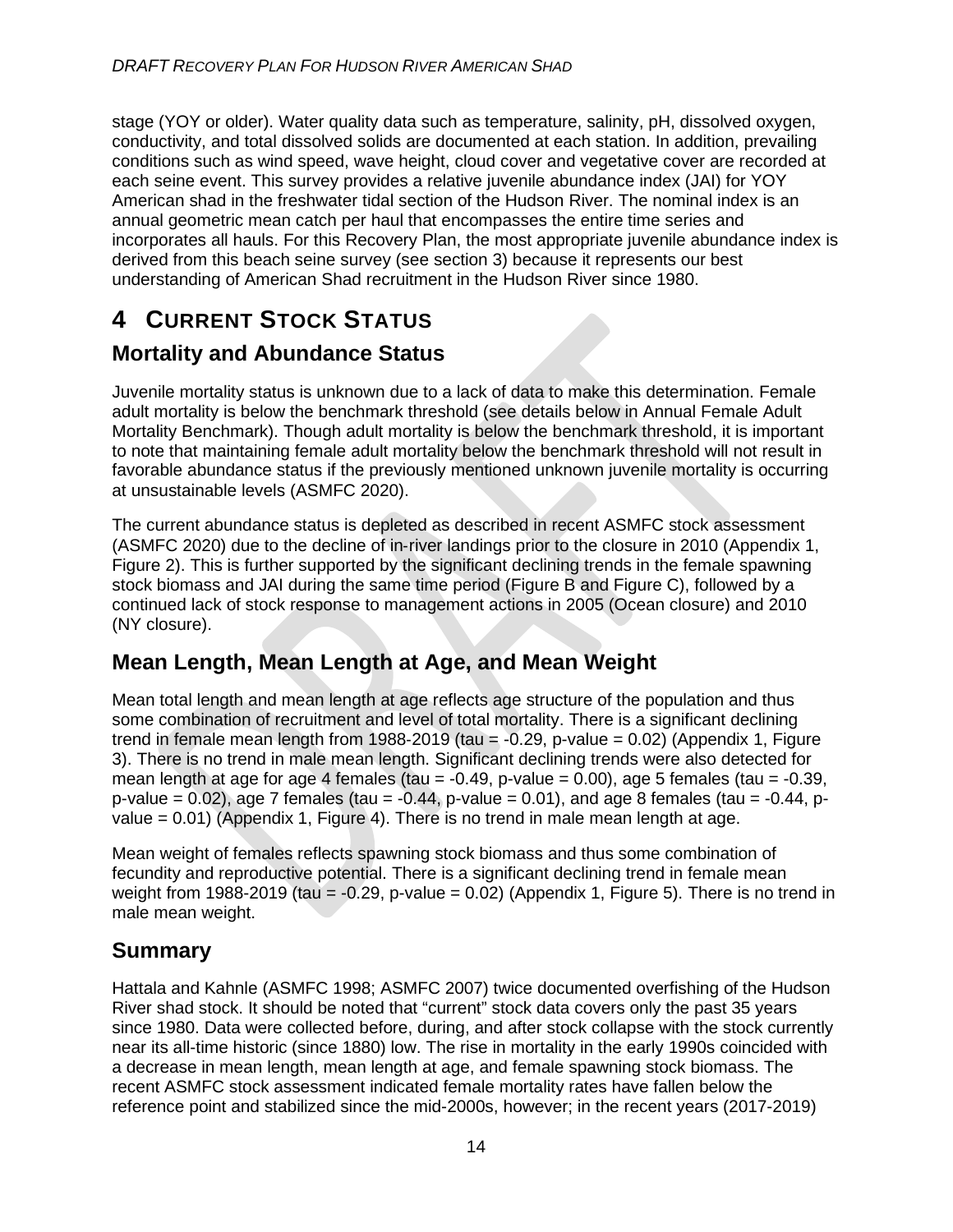mortality has increased. Recruitment remains poor and well below the recruitment failure threshold.

# **5 STOCK RECOVERY GOALS**

Independent data on the Hudson River stock of American shad are not adequate to model the conditions of a hypothetical, fully restored stock. The current detailed data series begins in 1974, after the stock had already experienced several large overfishing events. In the absence of fishery-independent data, we used commercial landings as a proxy for stock size and examined the historical landings pattern to choose a time period to best represent characteristics of a "restored" stock. Commercial harvest records began in the late 1800s, with the highest reported landings occurred in 1889 (Appendix 1, Figure 2). The successive series of peaks and lows, described above, indicated that the Hudson stock lost its resilience to recovery as the pattern of overfishing continued over the past 135 years. Each subsequent peak in landings is lower than the preceding one. This suggests that the stock was never fully able to recover during the interim periods. With this in mind, we suggest a conservative approach to address stock recovery; sufficient time needs to be given to the stock to achieve even the most modest goals. One example of the potential amount of time required for American shad stock recovery is in the Columbia River (OR/WA) where it took approximately 20 years to recover after a period of extensive over exploitation (Appendix 1, Figure 6). While each system has its own unique characteristics and challenges, the recovery in the Columbia River offers some insight on the expectations of the time requirement for recovery.

### **Long-term Objective**

Our long-term recovery objective is to return American shad stock abundance to levels that occurred in the 1940s. We chose this time period as a long-term restoration objective because most habitat alteration ended prior to that time period and habitat conditions (filled areas) have remained somewhat stable since then. Quantitative targets for the long-term objective will be monitored once our short-term objective is reached. Metrics include (1) relative abundance of age zero American shad (JAI) and (2) SSB indices estimated for 1940-1950, calibrated using recent NYSDEC beach seine and SSB indices.

### **Short-term Objective**

Ecosystem changes both in the Hudson River and the ocean may have made the long-term goal unrealistic in the short-term. Moreover, very little information is currently available on stock condition for use in setting long term restoration targets. Consequently, we set a short-term restoration goal based on stock conditions during the recent period of landings in the mid-1980s, for which there are more reliable data. Although this is the lowest peak of the time series, achieving even these conditions might be difficult because of ecosystem changes along with historically low stock size.

Our short-term objective is to restore the Hudson River American shad stock abundance to levels observed in the mid-1980s. We chose several measures, or benchmarks, to assess stock status as we move toward our objectives. These include:

• Rates of total annual mortality (A) of mature females. This is defined as that fraction of females present at the start of the calendar year that die during the year. The rate is estimated from data obtained by annual NYSDEC spawning stock sampling and methods described in Section 2.6 of the ASMFC American shad benchmark assessment (ASFMC 2020).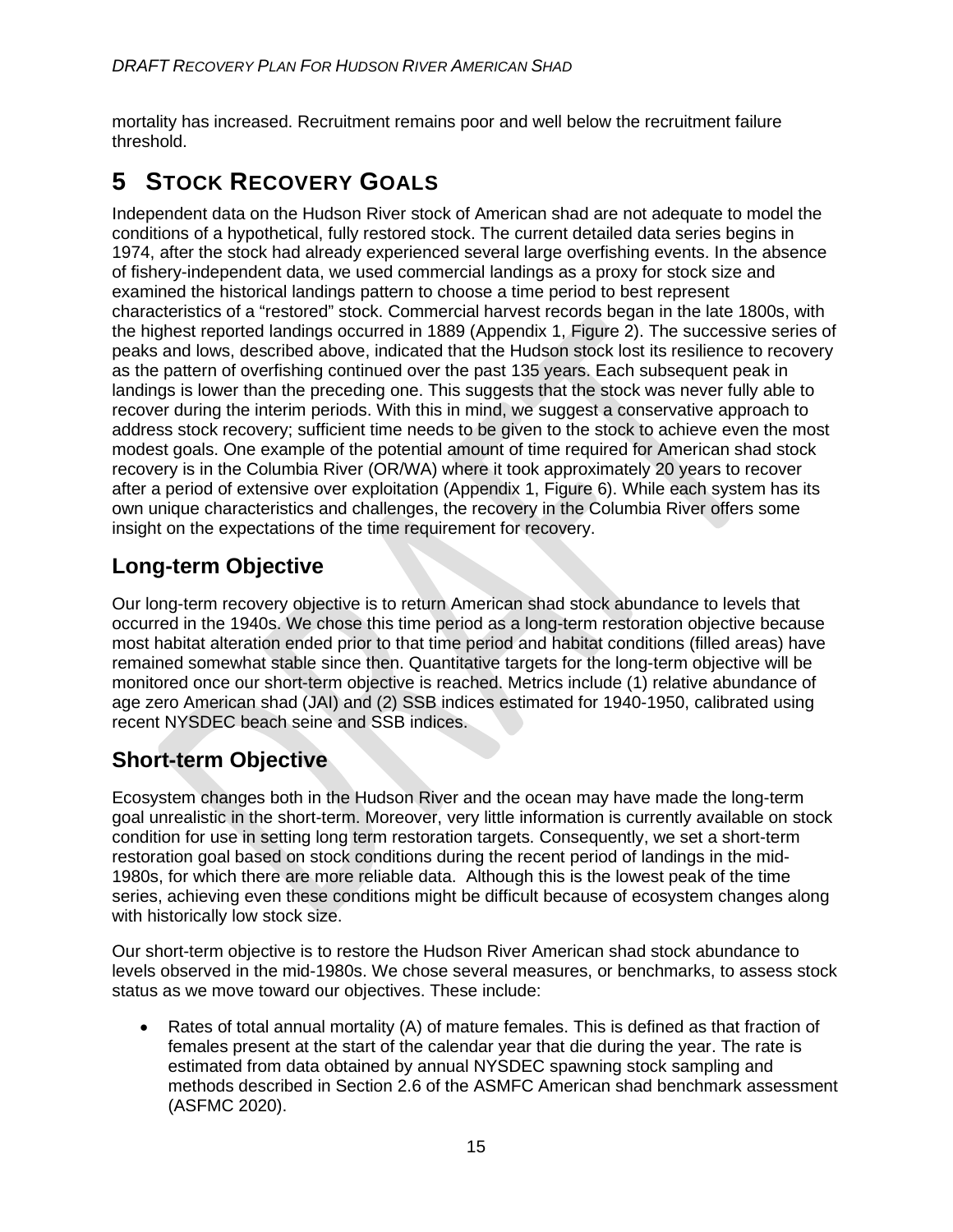• Spawning stock biomass, or SSB. This is a relative annual index of total weight (biomass) of mature female shad and is a measure of spawning potential, i.e. high abundance of large female shad equals high spawning potential, resulting in increased stock resiliency. This is obtained by annual NYSDEC spawning stock sampling. SSB is calculated as:

$$
SSB_{y} = \sum_{a} N_{a,y} * W_{a,y}
$$

where N*a,y* is the abundance in numbers at age (*a*) and year (*y*) and W*a*,*y* is the mean weight by age (*a*) and year (*y*) from biological data collected during fisheries independent sampling.

• Annual index of relative abundance of age zero fish, or juvenile abundance index (JAI). This index is a measure of annual recruitment or year class strength and is obtained through annual NYSDEC YOY sampling by beach seine in the freshwater portion of the Estuary.

No single index is adequate to evaluate progress towards our objective because each index responds at a different rate to different influences on the stock. For example, the JAI usually responds to changing early life survival while SSB responds most quickly to changing adult survival. A healthy sustainable fish stock needs good recruitment, adequate spawning stock size to assure future production, and reasonably low adult mortality rates. The use of all three indices addresses these needs and creates the most robust approach to setting recovery targets.

# **6 RECOVERY BENCHMARKS**

For each of the benchmarks, we developed both Recovery Targets and Limit Reference Points. The Recovery Targets were developed with the goal of matching shad stock conditions from the 1980s. We also developed Limit Reference Points (Limits) for each index. These Limits represent an undesirable state of the fishery which management action should be taken to avoid (Caddy and Mahon 1995). In our current state of stock collapse, we have exceeded the Limits for two of the three benchmark indices. As the recovery of Hudson River American shad begins, however, we will return to the desirable side of the Limits. If improvement continues, we will approach or exceed our short-term recovery objectives. In turn, limited recreational and commercial harvest can begin as we work toward our long-term recovery objective. See section 7 for specifics on fishery re-opening thresholds.

### **Annual Adult Female Mortality Benchmark (A)**

#### **Recovery Target: An annual mortality rate (A) equal to 44%. Limit Reference Point: An annual mortality rate (A) equal to 55%**

We identified a Recovery Target for adult female mortality (A) that is consistent with the shortterm objective identified above. Specifically, our Recovery Target, equal to 44%, is the mean mortality rate during the time period 1983-1994.

To establish a Limit Reference Point for annual mortality rate (A), our starting point was the ASMFC total instantaneous mortality (Z) benchmark calculated in the coastwide 2020 stock assessment. Z was determined using a Thompson-Bell yield per recruit model with inputs specific to the Hudson River stock. The rate was set to  $Z=0.92$ ; equal to an annual mortality rate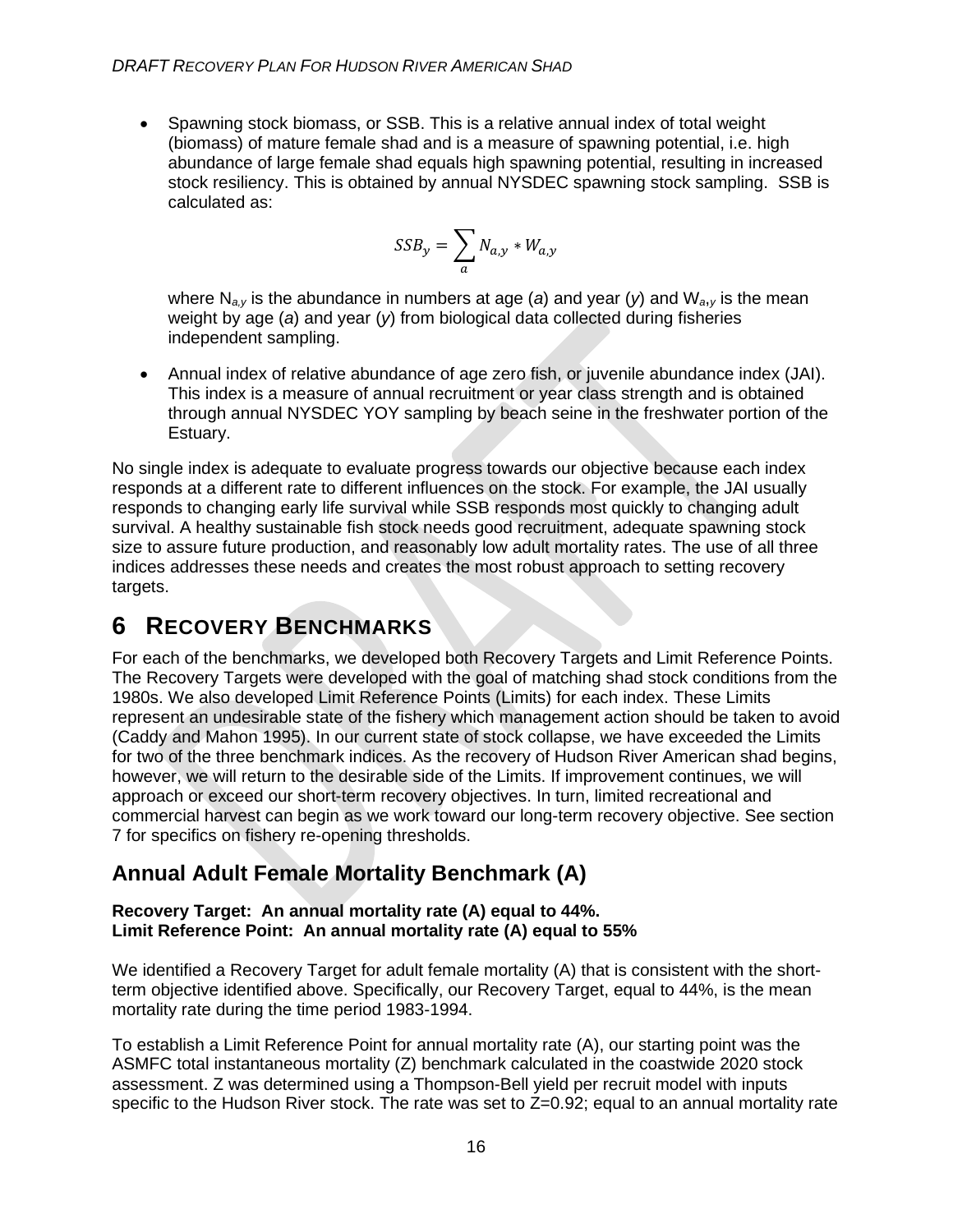(A) of 60%. However, the yield per recruit model used in the recent stock assessment (ASMFC 2020) was developed to assess the amount of additional mortality (beyond natural mortality) a stock can experience without reducing spawning stock biomass and was not intended to grow or recover stocks. Given the Hudson's depleted stock status and abundance being at or near historic lows, a more conservative annual mortality benchmark is necessary to achieve the objectives described above. Therefore, we identified a more conservative total mortality rate of Z=0.8; equal to an annual mortality rate of 55% is a more appropriate Limit Reference Point, which will constrain mortality below the annual rates observed from 1993 through 1999 when the stock began its most recent collapse and allow the stock to recover.



Figure A. Annual mortality of Hudson River adult American shad females. Includes Recovery Target and Limit Reference Point.

### **Annual Adult Female Spawning Stock Biomass Benchmark (SSB)**

#### **Recovery Target: A Spawning Stock Biomass index value equal to 57.39. Limit Reference Point: A Spawning Stock Biomass index value equal to 30.61.**

We identified a Recovery Target for annual adult female Spawning Stock Biomass (SSB) that is consistent with the short-term objective identified above. Specifically, our Recovery Target, equal to 57.39, is the mean SSB during the time period 1983-1994, which we aim to replicate for the Hudson River American shad stock.

When establishing a Limit Reference Point for SSB we sought to identify a level where the stock had historically been able to be resilient to stressors and avoid complete collapse. The SSB is currently near the lowest levels observed in the time series and must be allowed to recover to a level that can withstand all sources of mortality, natural and anthropogenic. Therefore, a Limit Reference Point for SSB must be at a level where the stock can be resilient to stressors. Of the current dataset, years 1983-2005 best reflect a time where stock levels went through growth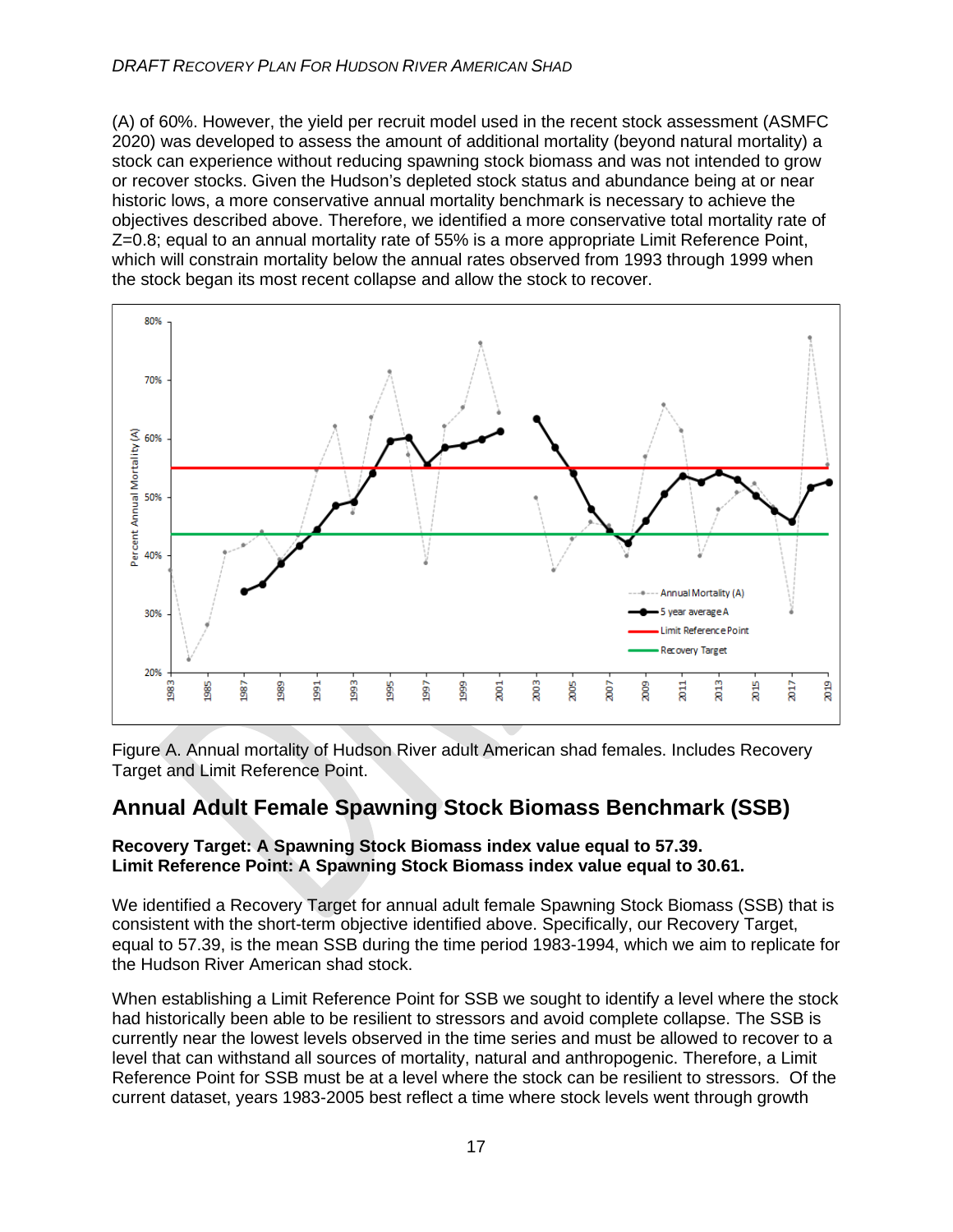and contraction without collapse. For the Limit Reference Point, we felt the median SSB (30.6 kg) was the best metric to reduce the influence of outlier years.



Figure B. Spawning stock biomass of Hudson River adult American Shad females. Includes Recovery Target and Limit Reference Point.

### **Juvenile Annual Index Benchmark (JAI)**

#### **Recovery Target: A Juvenile Annual Index equal to 28.28 fish/haul. Limit Reference Point: A Juvenile Annual Index equal to 8.32 fish/haul.**

We identified a Recovery Target for the Juvenile Annual Index (JAI) that is consistent with the short-term objective identified above. Specifically, our Recovery Target, equal to 28.28 fish/haul, is the mean JAI during the time period 1983-1994, which we aim to replicate for the Hudson River American shad stock.

When establishing a Limit Reference Point for the JAI we carefully considered the fact that the Hudson stock collapsed due to recruitment overfishing. In other words, removals of adults were too high for the stock to replace itself, driving production to very low levels. If the stock is not given sufficient time to grow, then events of the past could quickly relapse. Because this index has been used in several ASMFC stock assessments and Fishery Management Plans, we thought it appropriate to use a common recruitment failure metric of the  $25<sup>th</sup>$  percentile of values in time period before the stock collapse, 1983-2005. These data are recent and span a long time period, where the stock levels went through growth and contraction without collapse. This is the same time period we used when generating the SSB Limit Reference Point.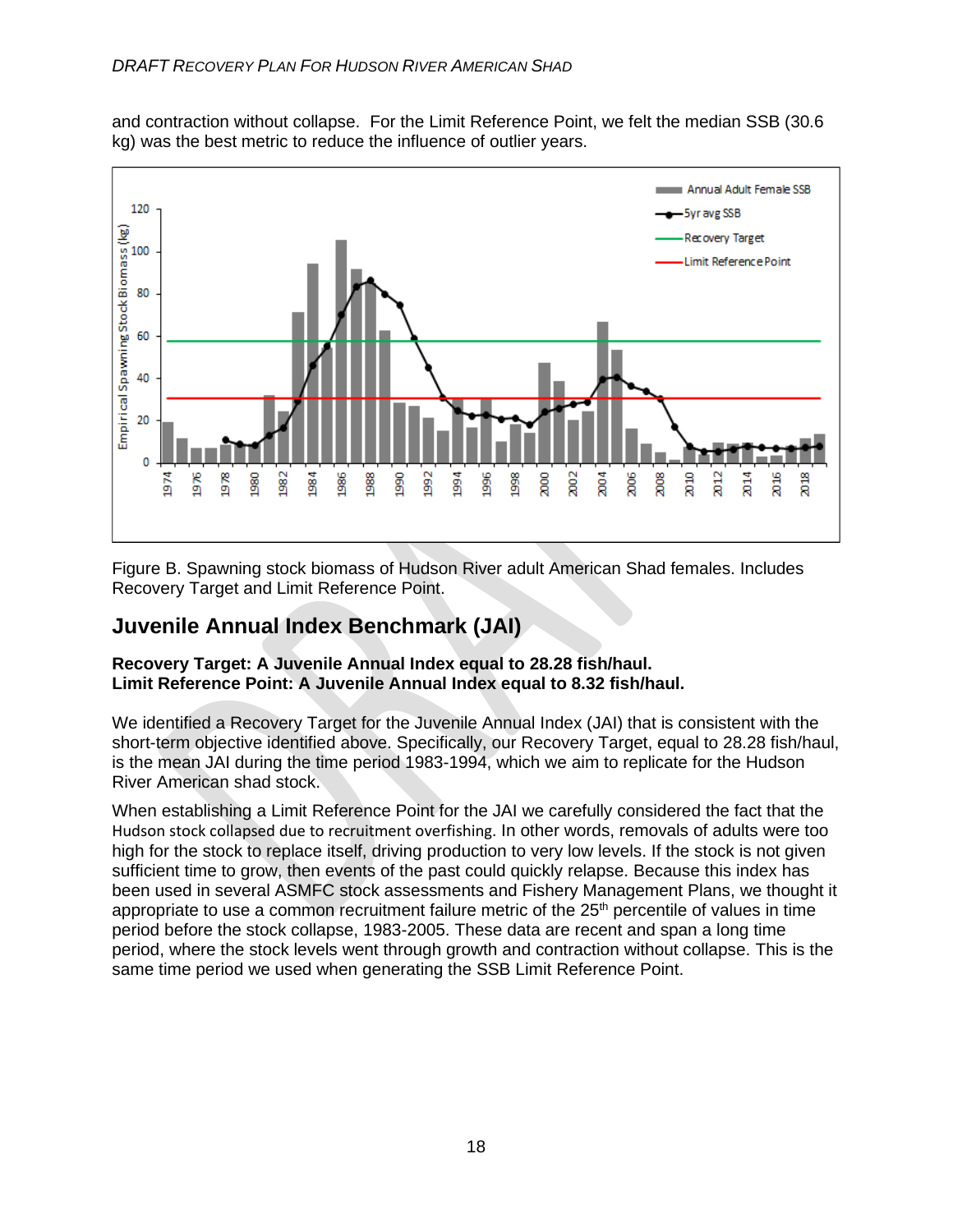

Figure C. Juvenile annual index for Hudson River young-of-year American Shad. Includes Recovery Target and Limit Reference Point.

# **7 HUDSON RIVER FISHERIES AND RE-OPENING THRESHOLDS**

### **Shad Fisheries on the Hudson River**

Commercial and recreational fisheries for American shad have a long history on the Hudson River. It is likely that Native Americans and early European settlers of the Hudson Valley fished for shad, using them for both food and fertilizer. Landings from early commercial fisheries documented significant harvest from stake gill nets in the late 1800s.

In more recent history, commercial fishing continued throughout the river. Generally, in the mid-1990s – 2000s, commercial fishing in the lower river occurred in the Tappan Zee and Haverstraw bays primarily using fixed gill nets averaging approximately eight active fishers per year. In this same period, commercial fishing by drift gill nets occurred between Newburgh Bay and Catskill averaging roughly 22 active fishers per year.

Recreational fishing for shad was also a popular past time in the 1990s – 2000s. Regular, comprehensive data are unavailable for this fishery but, anecdotally, recreational shad fishing with light tackle was popular from Coxsackie to Troy. A Hudson River creel survey conducted in 2001 (Normandeau 2003) estimated that nearly 20,000 American shad were caught that spring with roughly one third of those catches coming from shore-based anglers. Overall, the retention rate of American shad was about 7%.

In 2009, in response to the troubling results of the 2008 American Shad ASMFC stock assessment, the NYSDEC closed all fishing for American shad. All commercial and recreational fisheries, including catch and release by angling, were prohibited in the Hudson River and tributaries.

### **Recreational Catch and Release**

Catch and release (C&R) recreational angling is the fishery that poses the least threat to the recovery of American shad. Obviously, there is no harvest of shad in a C&R fishery; however, C&R does contribute to the mortality of American Shad through latent discard mortality. Discard mortality for catch and release shad fishing is low, perhaps as low as 1.65% (Millard et al.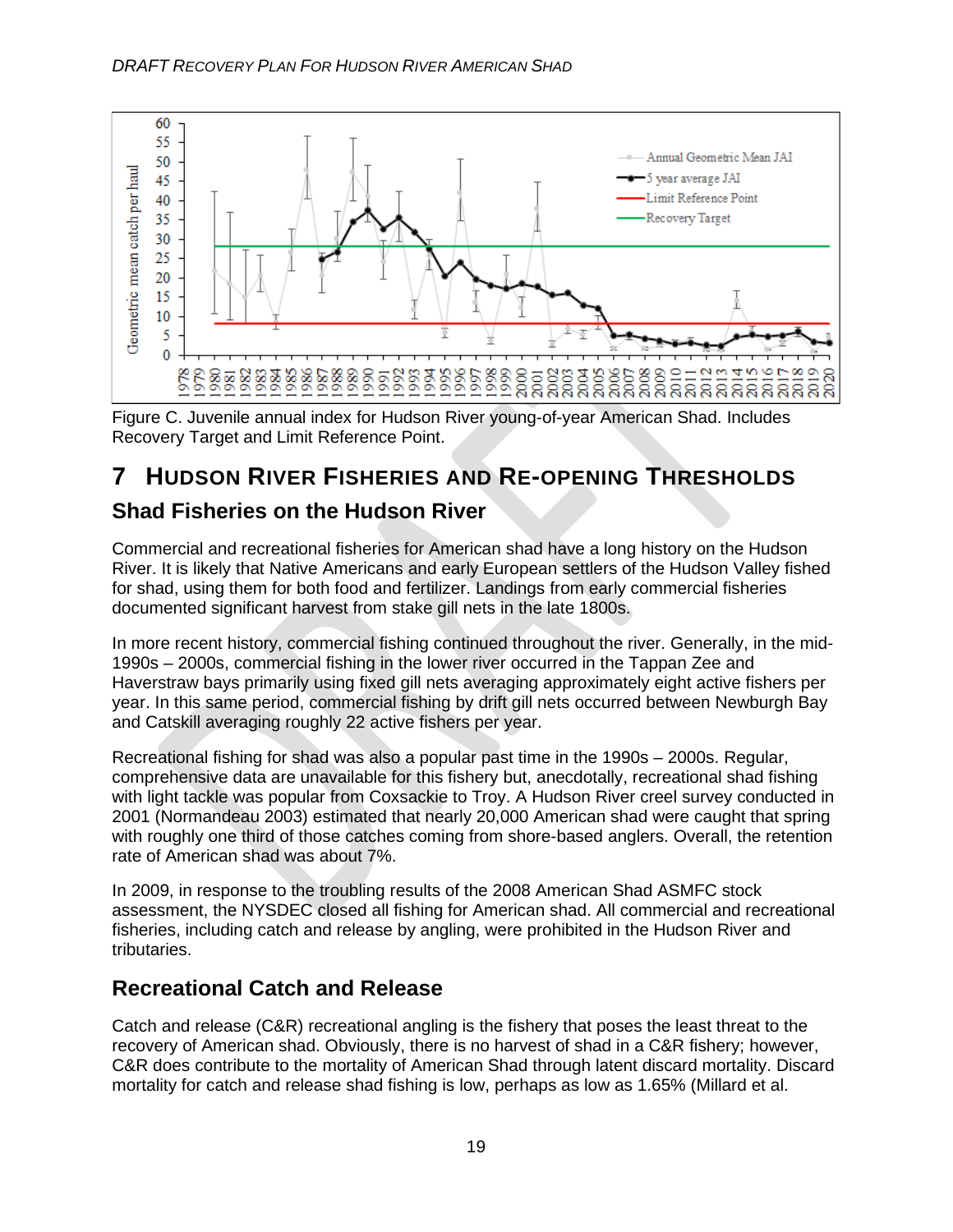2003), regardless all fisheries including C&R were closed in 2009 in order to maximize the pace of recovery for American Shad.

We propose to re-open the catch and release fishery for Hudson River American shad when mortality levels are at a point where we expect the stock to be able to grow AND when either the SSB or the JAI benchmarks are above the Limit Reference Point. Specifically, the running fiveyear average annual mortality (A) must be less than 49.5% for three consecutive years. This Catch and Release Threshold was set as the mid-point between the Recovery Target and the Limit Reference Point and should allow the stock to continue to grow. IN ADDITION, either the running five-year average JAI value must exceed 8.33 fish/haul OR the running five-year average SSB value must exceed 30.61kg/haul. By meeting this combination of stock indicators, the population will be in a position to continue its rebound, despite any minor increase in mortality through a catch and release fishery.

**Recreational Catch and Release Re-opening Criteria:**

- **Five year average annual mortality (A) the Catch and Release Threshold (49.5%) for three consecutive years.**
- **Five year average female spawning stock biomass (SSB) > 30.61 OR Five year average juvenile annual index (JAI) > 8.325 fish/haul.**



Figure D. Annual mortality of Hudson River adult American shad females. Includes Recovery Target, Limit Reference Point and Catch and Release re-opening Threshold. To re-open Catch and Release fishery, the running five-year average annual mortality rate must be below the Catch and Release Threshold for three consecutive years AND the five-year running average for the SSB OR JAI must exceed one of their respective Limit Reference Points.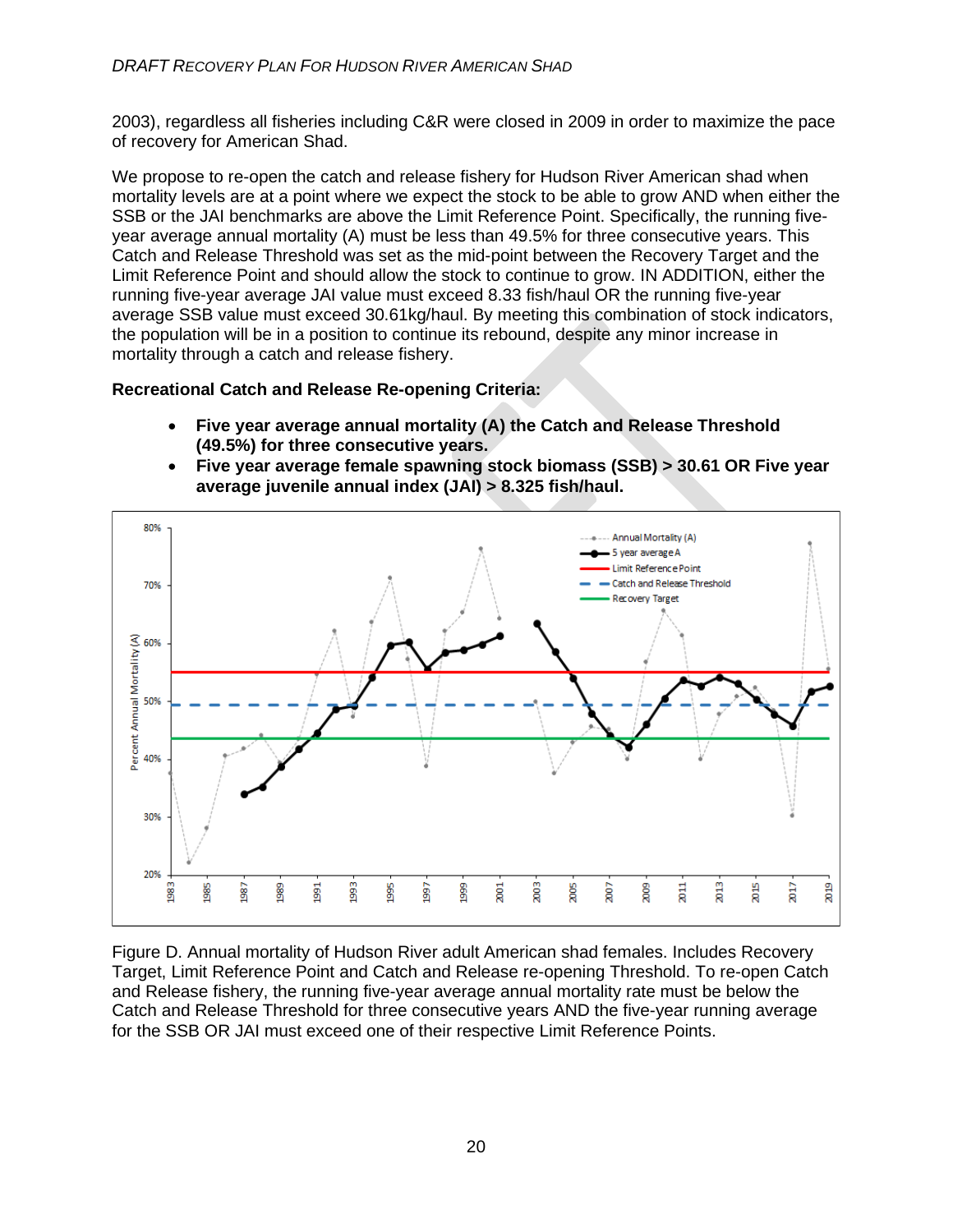### **Recreational and Commercial Harvest**

Our goal is to recover the Hudson River shad stock to levels where it once again has the resilience to withstand directed commercial and recreational harvest in the Hudson. We recognize that with the current pace of recovery this will take many years, but feel it is important to specify when harvest would again be appropriate.

Briefly, carefully monitored recreational and commercial harvest of American shad in the Hudson River can begin when all three benchmarks reach the recovery target. Specifically,

#### **Recreational and Commercial Harvest Re-opening Criteria:**

- **Five-year mean annual mortality (A) < 44%, AND**
- **Five-year mean female spawning stock biomass (SSB) > 57.39, AND**
- **Five-year mean juvenile abundance index (JAI) > 28.28 fish/haul**

We propose that any reopened portion of the fishery can remain open as long as the reopening criteria for that fishery, as listed above, are still met. Should any of the criteria not be met for a given fishery, then that fishery should be closed until reopening criteria have again been achieved. If any of the three recovery criteria cannot be calculated due to unforeseen data collection or processing problems, then the remaining index may need a longer time period to ensure stock resiliency to allow any fishing. Any changes as a result of data collection of processing problems will have to be considered on a case-by-case basis.

It is also important to note that prior to any recreational or commercial harvest of shad in the Hudson River, New York is required under Amendment 3 of the ASMFC Shad and River Herring Interstate Fisheries Management Plan to submit a Sustainable Fisheries Management plan (SFMP) demonstrating that any fishery will not prevent future stock production and recruitment (ASMFC 2010). Once recovery targets are met, staff will develop a SFMP and submit for approval by the ASMFC Shad and River Herring Management Board. This new plan will consider all new developments in our understanding of American shad biology, for example, newly described oscillating movements in the Hudson (Higgs et al. 2022, *manuscript in review*) Once approved, the sustainability benchmarks identified in the SFMP will supersede the recovery targets.

### **8 RECOMMENDATIONS FOR STOCK RECOVERY**

Since the collapse of the Hudson River American shad stock in the mid-2000s, a number of steps have been taken to improve the chances of recovery. Hudson River shad mortality has been reduced through the closure of the Hudson River shad fisheries and reduced mortality at Hudson River water intakes.

There have also been fishery management changes that have, or may, further reduce mortality. The most significant fishery management change was the improved bycatch monitoring and river herring and shad bycatch caps that were implemented in the New England and Mid-Atlantic Mackerel and Atlantic Herring fisheries in 2014. These caps triggered fishery closures in 2018 and 2019, potentially reducing harvest of Hudson shad in those years. More importantly, these catch caps are structured in a way that encourages commercial operators to avoid harvesting their target species in the times and places where one would expect shad bycatch. This change to fishing behavior should provide a reduction in mortality of shad for as long as the caps stay in place; even if the caps are not reached. Additionally, a Fishery Management Plan threshold benchmark for mixed-stock American shad was implemented in the Delaware Bay in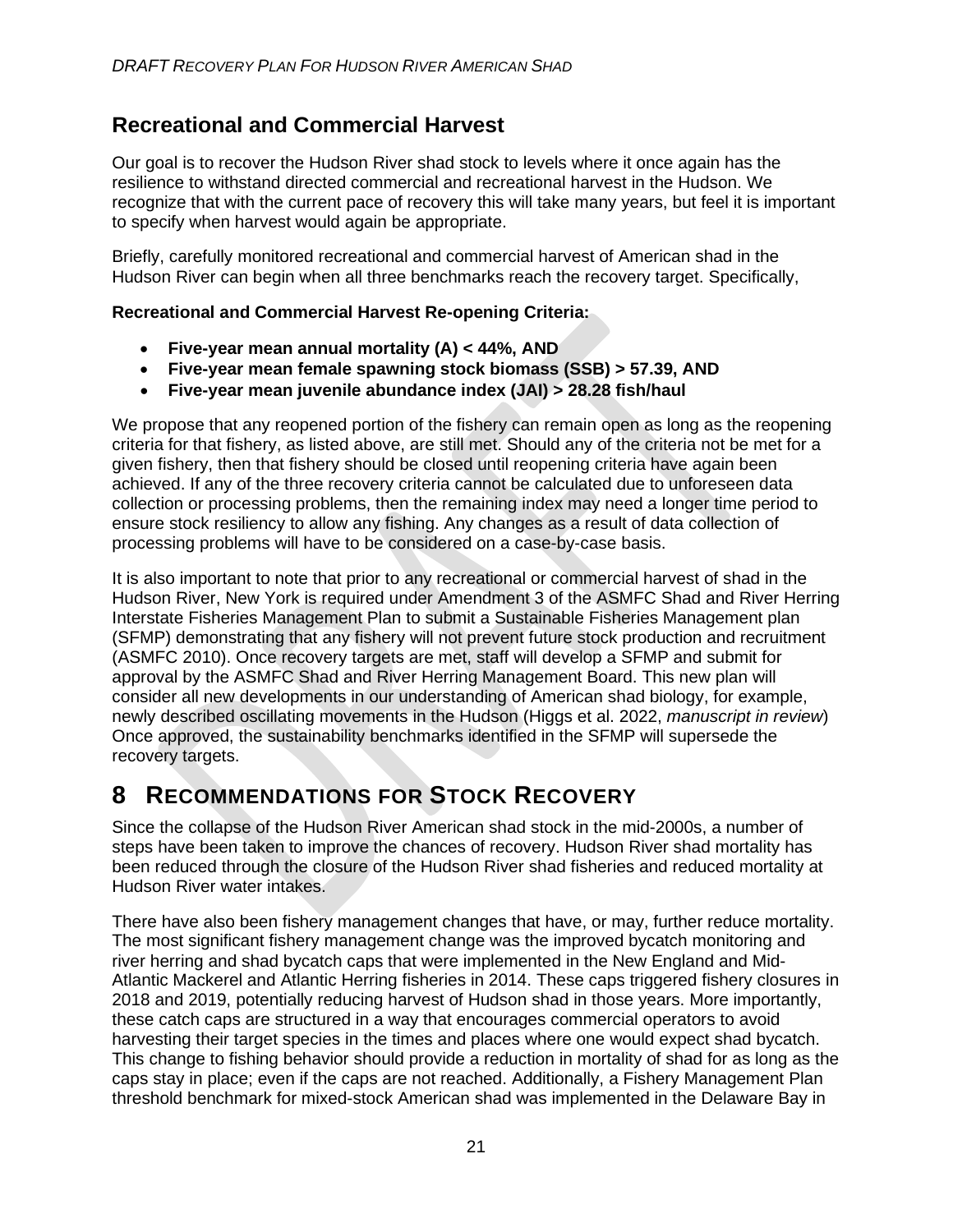2016. While this benchmark has not yet been reached, it should afford some protection to Hudson River shad as populations begin to recover.

While we remain hopeful that the changes that have already taken place will allow for Hudson River American shad to recover with time, we continue to identify, and complete actions that will improve the chances of stock recovery. Priority recovery actions are outlined below. More detail on the threats that require the actions described below can be found in the Threats section of this document, beginning on page 8.

#### **A. MAINTAIN HUDSON RIVER MONITORING PROGRAMS**

Implementation of the above fishery management scheme requires that the NYSDEC annually monitor the JAI, adult spawning stock, and adult mortality rate of American shad. Continued monitoring is critical to measuring progress and to adjusting management measures, as necessary, for the adaptive management of this stock.

OBJECTIVE: Continue Hudson River Monitoring Programs to collect necessary data to assess progress towards recovery goals.

*ACTION: Conduct annual DEC sampling to monitor the JAI, spawning stock age structure, and adult mortality rate of American shad.* 

### **B. REDUCE FISHING MORTALITY**

The most important and meaningful action that we can take is to reduce mortality on all life stages as quickly as possible. American shad from the Hudson River Estuary were taken in directed commercial fisheries from New England to Virginia; it is not known to what extent that adult fish continue to be taken. Knowledge of bycatch characteristics (quantity, location, and time of year) allows us to evaluate the impact of bycatch and to reduce it where needed through regulation in New York state waters and through action at the Atlantic States Marine Fisheries Commission, the New England Fishery Management Council, and the Mid-Atlantic Fisheries Management Council for fisheries in waters of other states and in federal waters. Since shad from many stocks are taken as ocean bycatch, we will also need to develop a method to identify that part of the bycatch from the Hudson River. This will allow New York to focus regulatory protection on those fisheries most affecting Hudson shad.

OBJECTIVE: Prevent an increase in Hudson River American shad harvest before recovery occurs.

*ACTION: Maintain the 2010 moratorium on harvest from New York State waters; Maintain ocean intercept fishery closure implemented by ASMFC in Amendment 1 to the Shad and River Herring Interstate Fisheries Management Plan (ASMFC 1999).* 

OBJECTIVE: Identify and mitigate all sources of American shad fishing mortality, beyond known fisheries.

*ACTION: Maximize observer coverage and port-side sampling of all fishery types (all gears, all waters) throughout the range of American shad.* 

OBJECTIVE: Determine Hudson River stock component of fisheries with significant American shad harvest. There are currently several fleets/fisheries that land significant numbers of American shad: Mid-Atlantic (MA) and New England (NE) small-mesh bottom trawls, NE midwater trawls, MA+NE large mesh gill nets, Delaware Bay large mesh gill nets.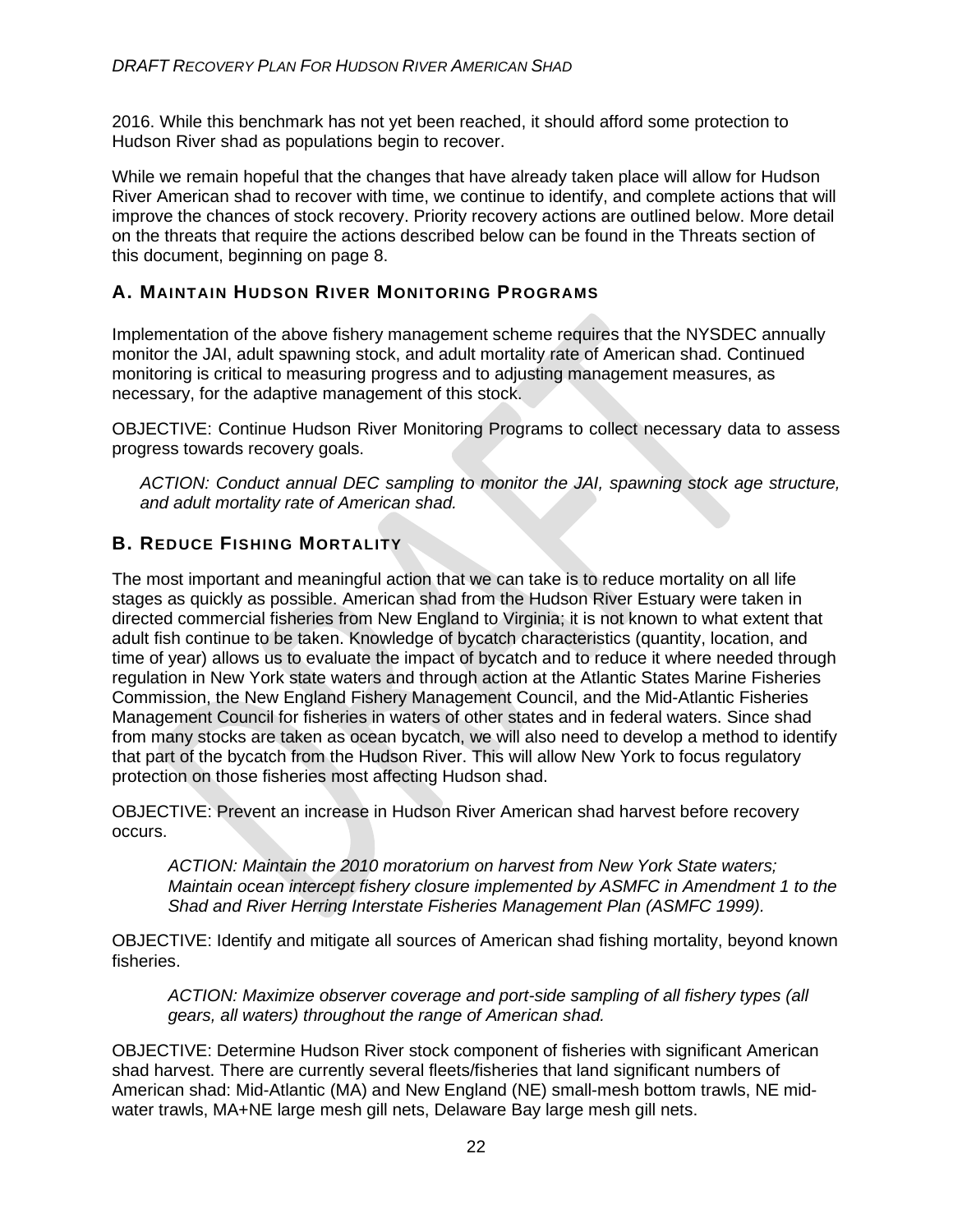*ACTION: Collect shad tissue samples from fisheries with significant interactions with American shad and determine what proportion of the American shad vulnerable to the fisheries are composed of Hudson River stock.* 

*ACTION: Incorporate recent genetic studies into the development of the 2021 Delaware River Sustainable Fishery Management to make sure the mixed-stock benchmark accurately accounts for the harvest of Hudson River American shad.*

*ACTION: Develop a strategy to engage the appropriate Fishery Management Council or Commission to reduce mortality of American shad from significant fisheries that encounter high proportions of Hudson River shad.* 

#### **C. REDUCE MORTALITY FROM OTHER SOURCES**

The most important and meaningful action that we can take is to reduce mortality on all life stages as quickly as possible.

OBJECTIVE: Identify and mitigate all additional anthropogenic sources of mortality experienced by American shad.

*ACTION: Work collaboratively with academia, state and federal resource agencies to identify, quantify and mitigate mortality due to additional anthropogenic causes (e.g. turbine mortality at hydroelectric facilities).* 

#### **D. WATER INTAKES**

OBJECTIVE: There has been significant improvement in the protection of American shad at water intakes in the Hudson River. We recommend continued diligence by regulatory agencies to improve protection at all water intakes in the Hudson River that may impact American shad, including new proposals.

*ACTION: Ensure that new and existing water intakes proposed and installed in the Hudson River include provisions that are protective of American shad.*

*ACTION: Quantify the number of existing water intakes in the Hudson River, particularly those in the vicinity of American shad spawning habitat, that do not include provisions that are protective of American shad.* 

#### **E. FISH PASSAGE STRUCTURES**

OBJECTIVE: Minimize mortality of American shad at fish passage structures.

*ACTION: Assess the impacts of upstream and downstream mortality of adult and juvenile American shad at the Troy Dam and all other accessible passage structures in the Hudson and Mohawk rivers.* 

*ACTION: Reduce mortality at passage structures negatively impacting American shad. This may be accomplished by either improving the design of passage structures or preventing access of American shad to the structures.* 

#### **F. HABITAT RESTORATION**

The NYSDEC developed an American Shad Habitat Plan in 2021, as required by the Atlantic States Marine Fisheries Commission. Objectives and actions related to American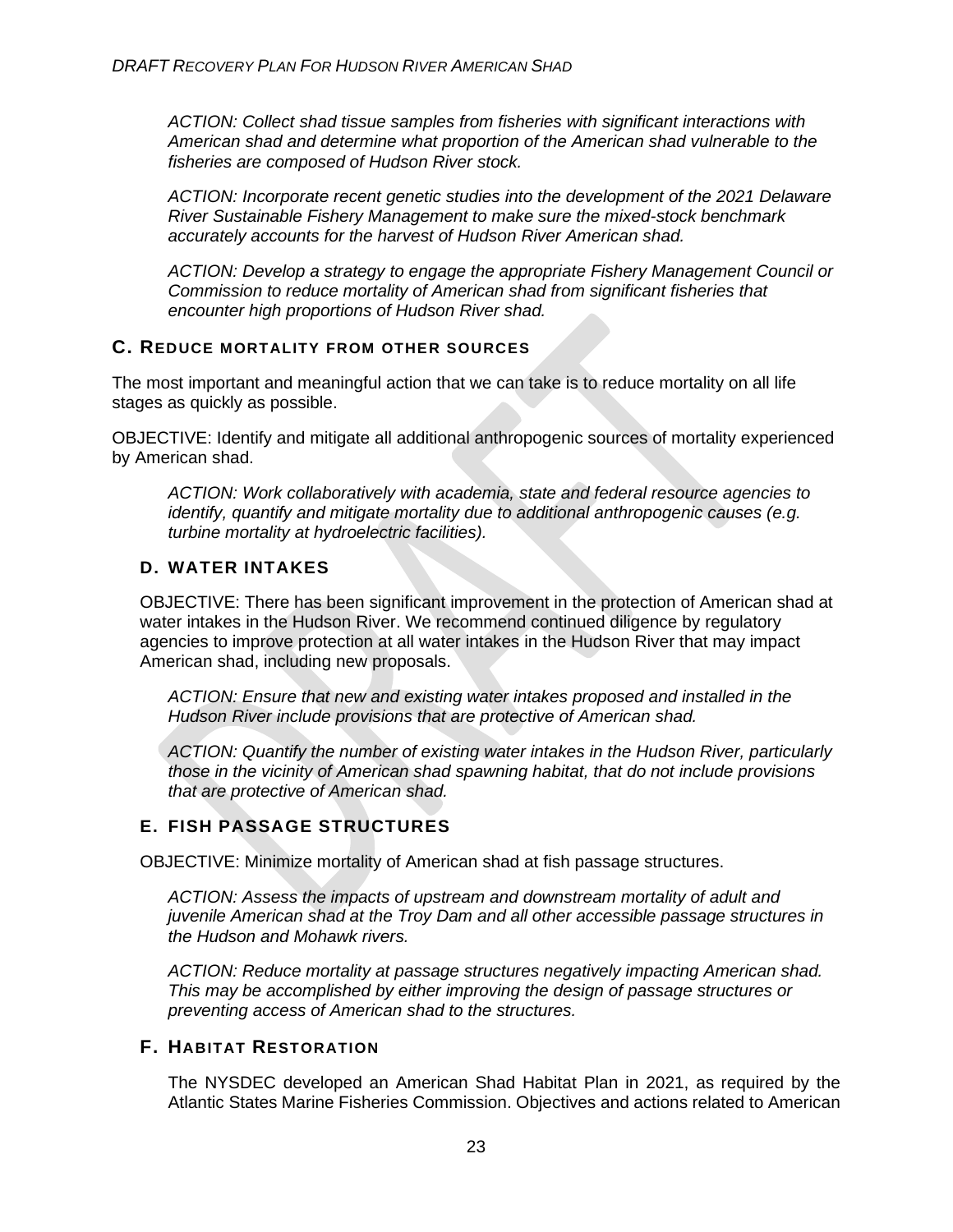shad habitat restoration, including habitat restoration opportunities related to invasive species prevention, are included in that document.

### **G. CLIMATE CHANGE**

OBJECTIVE: Mitigate impacts of climate change on the Hudson River American shad stock.

*ACTION:* Continue to monitor climate change impacts to the Hudson River and American shad to identify and implement opportunities to adaptively manage and minimize adverse impact.

*ACTION:* Explore the implications to migratory fish of differential warming rates between the Atlantic Ocean and the Hudson River Estuary.

*ACTION:* Evaluate impacts of Northwest Atlantic Ocean heatwaves on the ecology of American Shad, including the timing and location of seasonal movements, impacts on prey abundance and availability, and disease and pathogens.

24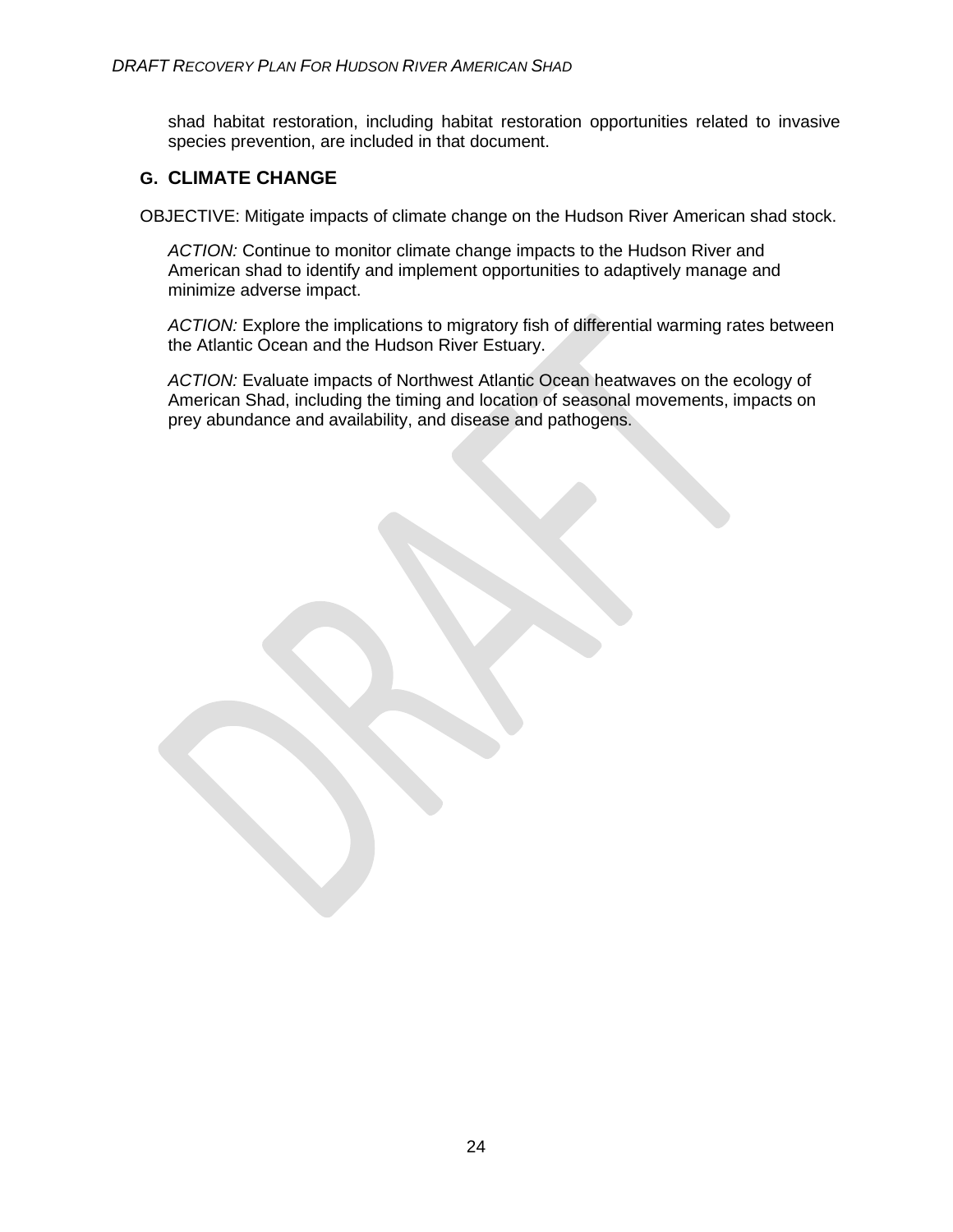# **9 REFERENCES**

Atlantic States Coastal Cooperative Statistics Program (ACCSP). https://safis.accsp.org/accsp\_prod/f?p=1490:1:12007459682654

ASMFC (Atlantic States Marine Fisheries Commission). 2020. American Shad 2020 Stock Assessment Report. Washington, DC, USA.

ASMFC (Atlantic States Marine Fisheries Commission). 2010. Amendment 3 to the Interstate Fishery Management Plan for Shad and River Herring. Washington, DC, USA.

ASMFC (Atlantic States Marine Fisheries Commission). 2007. Stock assessment of American shad, Stock Assessment Report Number 07-01. Washington, DC, USA.

ASMFC (Atlantic States Marine Fisheries Commission). 1999. Amendment 1 to the Interstate Fishery Management Plan for Shad and River Herring. Fishery Management Report No. 35. Washington, DC, USA.

ASMFC (Atlantic States Marine Fisheries Commission). 1998. American shad stock assessment peer review report. Washington, DC, USA.

ASMFC (Atlantic States Marine Fisheries Commission). 1945. 4<sup>th</sup> Annual Report of the Atlantic States Marine Fisheries Commission to the Congress of the United States and to the Governors and Legislatures of the 14 member states, New York NY, USA.

Bailey, H. and D.H. Secor. 2016. Coastal evacuations by fish in extreme weather events. Scientific Reports 6, 30280; doi: 10.1038/srep30280.

Caddy, J.F., and R. Mahon. 1995. Reference points for fisheries management. FAO Fisheries Technical Paper #347.

Caraco, N.F., J.J. Cole, P.A. Raymond, D. L Strayer, M.L. Pace, S.E.G. Findlay and D.T. Fischer. 1997. Zebra mussel invasion in a large turbid river: phytoplankton response to increased grazing. Ecology 78:588-602.

Carrol, S.M. 2019. Spatial analysis of the recovery of submerged aquatic vegetation in the Hudson River Estuary following the 2011-2012 hurricane seasons. Montana State University, Masters Thesis.

CGH&E et al. (Central Hudson Gas and Electric Corporation, Consolidated Edison Company of New York Inc, New York Power Authority, and Southern Energy New York) 1999. Draft environmental impact statement for the State Pollutant Discharge Elimination System Permits of Bowline Point, Indian Point 2&3 and Roseton Steam Electric Generating Stations. Poughkeepsie, New York.

Cheney, A.N. 1900. Shad Culture in the Hudson River. In Fifth Annual Report of the Commissioners of Fisheries, Game and Forests of the State of New York., pp. 241-247.

Crecco, V., T. Savoy, and J. Benway. 2007. Stock assessment of American shad in Connecticut. Pages 347-402. In ASMFCa. Atlantic States Marine Fisheries Commission. 2007. Stock assessment of American shad, Stock Assessment Report Number 07-01. Washington, DC, USA.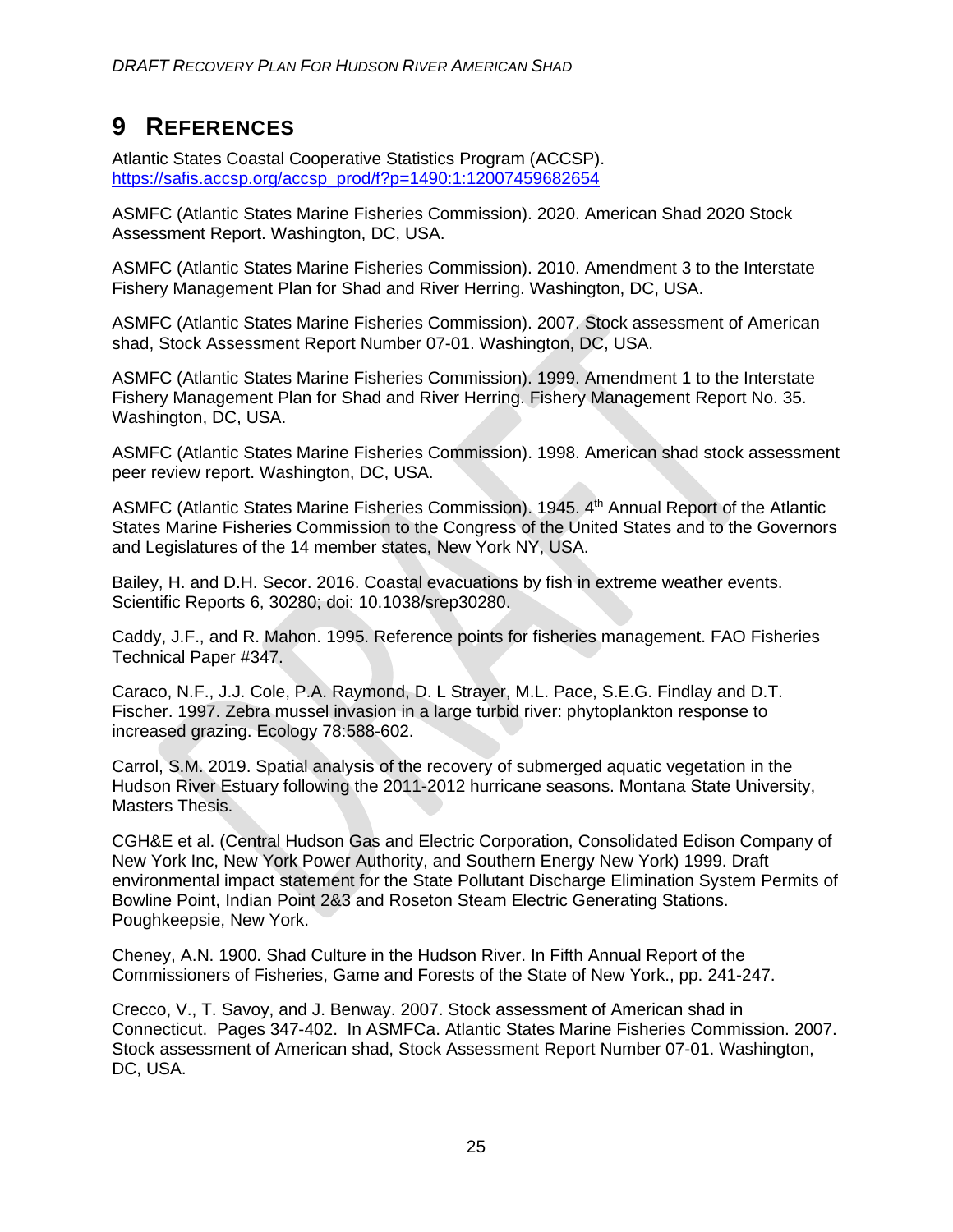Daniels, R.A., R.E. Schmidt, and K.E. Limburg. 2011. Hudson River fisheries: once robust, now reduced. In R.E. Henshaw, editor. Environmental History: Human Uses that Changed Ecology; Ecology that Changed Human Uses. SUNY Press., pp. 27-40.

Daniels, R.A., K.E. Limburg, R.E. Schmidt, D.L. Strayer, and R.C. Chambers. 2005. Changes in fish assemblages in the tidal Hudson River, New York. In Historical changes in large river fish assemblages of America. American Fisheries Society. Bethesda, Maryland., pp. 471-503.

Delaware River Basin Fish and Wildlife Cooperative, 2016. Delaware River Sustainable Fishing Plan for American Shad. 27pp.

Hamberg, J., Findlay, S.E.G., Limburg, K.E. and Diemont, S.A.W. (2017), Post-storm sediment burial and herbivory of Vallisneria americana in the Hudson River Estuary: mechanisms of loss and implications for restoration. Restor Ecol, 25: 629-639. https://doi.org/10.1111/rec.12477

Haro, A. and T. Castro-Santos. 2012. Passage of American Shad: Paradigms and Realities. Marine and Coastal Fisheries 4(1): 252-261.

Harpers Weekly 1872. Seth Green's Shad Nursery, April 27, 1872, page 325. Harper's Weekly Newspaper, New York, NY.

Hasselman, D. J and K. E. Limburg. 2012. Alosine Restoration in the 21<sup>st</sup> Century: Challenging the Status Quo. Marine and Coastal Fisheries: Dynamics, Management, and Ecosystem Science, 4: 174-187

Hendricks, M. L. 2003. Culture and transplant of alosines in North America. Pages 303–312 in K. E. Limburg and J. R. Waldman, editors. Biodiversity, status, and conservation of the world's shads. American Fisheries Society, Symposium 35, Bethesda, Maryland.

Higgs, A. L., P. C. Perry, C. R. Standley and D. Fox. 2021. Fine Scale Oscillatory Behavior and Migration Patterns for Multi-Year Tagged Anadromous American Shad (*Alosa sapidissima*) in the Hudson River, New York: Management Implications for the Future. (*manuscript in review*)

Horton, R., G. Yohe, W. Easterling, R. Kates, M. Ruth, E. Sussman, A. Whelchel, D. Wolfe, and F. Lipschultz, 2014: Ch. 16: Northeast. In Climate Change Impacts in the United States: The Third National Climate Assessment. J.M. Melillo, T.C. Richmond, and G.W. Yohe, Eds. U.S. Global Change Research Program, pp. 371-395, doi:10.7930/J0SF2T3P.

Hyle, A.R., R. S. McBride, and J. E. Olney. 2014. Determinate Versus Indeterminate Fecundity in American Shad, an Anadromous Clupeid, Transactions of the American Fisheries Society, 143:3, 618-633.

IPCC, 2014: Climate Change 2014: Synthesis Report. Contribution of Working Groups I, II and III to the Fifth Assessment Report of the Intergovernmental Panel on Climate Change [Core Writing Team, R.K. Pachauri and L.A. Meyer (eds.)]. IPCC, Geneva, Switzerland, 151 pp.

Kahnle, A., D. Stang, K. Hattala, and W. Mason. 1988. Haul seine study of American shad and striped bass spawning stocks in the Hudson River Estuary. New York State Department of Environmental Conservation, Summary report for 1982-1986, New Paltz.

Lynch, M., and M. O' Hely. 2001. Captive breeding and the fitness of natural populations. Conservation Genetics 2:363–378.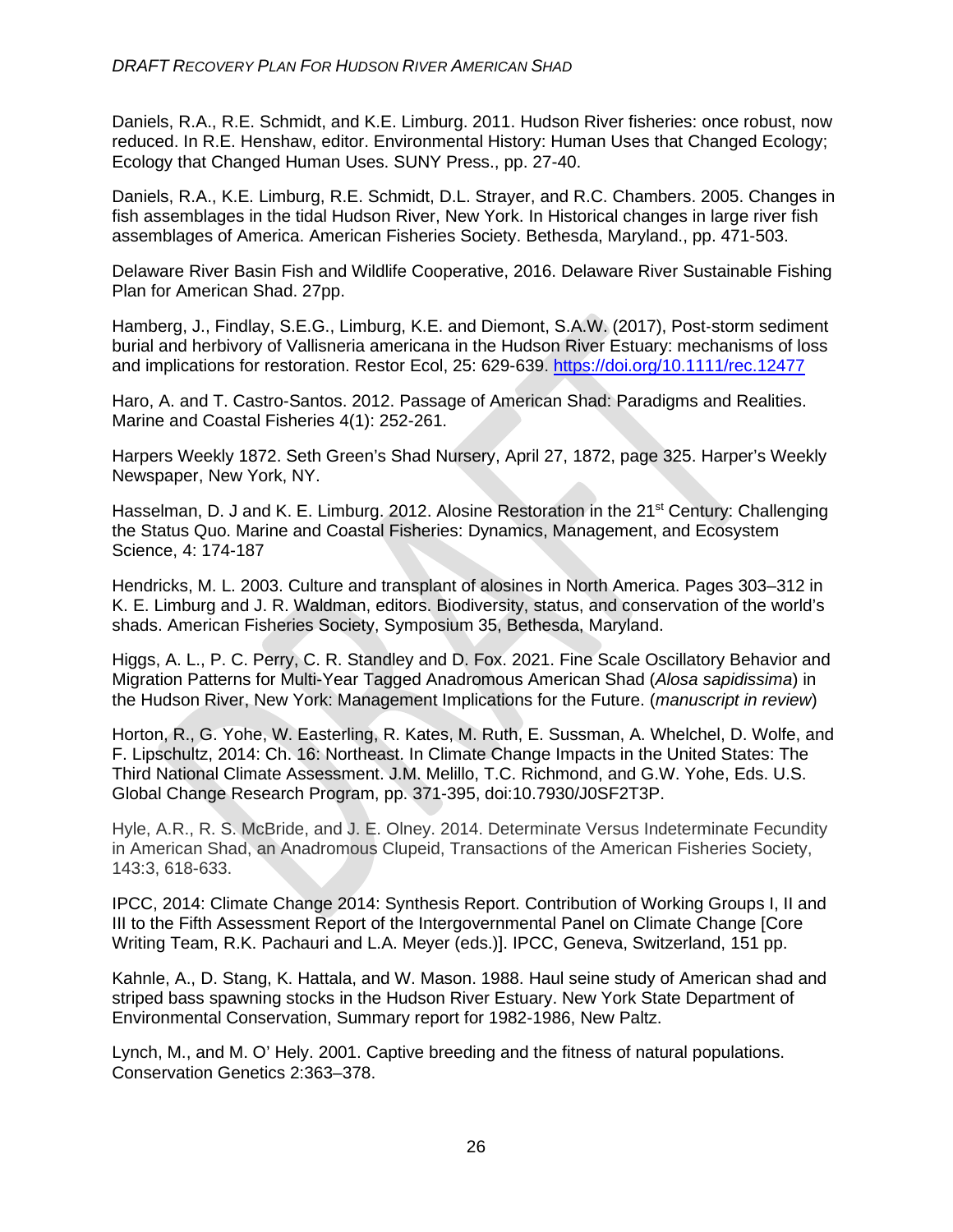Mansueti, R. J., and H. Kolb. 1953. A historical review of the shad fisheries of North America. Chesapeake Biological Laboratory, Publication 97, Solomons, Maryland.

McBride R. S., R. Ferreri, E. K. Towle, J. M. Boucher, and G. Basilone. 2016. Yolked Oocyte Dynamics Support Agreement between Determinate and Indeterminate-Method Estimates of Annual Fecundity for a Northeastern United States Population of American Shad. PLoS ONE: 11(10)

Mid-Atlantic Fisheries Management Council (MAFMC 2014). Amendment 14 of the Mackerel, Squid and Butterfish Fisheries Management Plan

https://static1.squarespace.com/static/511cdc7fe4b00307a2628ac6/t/53e3d5fbe4b0e88e72d23 1c6/1407440379012/Am14FEIS.pdf

Millard, M.J., J. Mohler, A. Kahnle, K. Hattala, W. Keller, and A. Cosman. 2003. Mortality Associated with Catch and Release Angling of Striped Bass and American Shad in the Hudson River. Final Report to: NY Department of Environmental Conservation, Hudson River Fisheries Unit, New Paltz, NY

Miller, D.E., J. Ladd and W.C. Neider. 2006. Channel morphology in the Hudson River Estuary: historical changes and opportunities for restoration. American Fisheries Society Symposium 51, pp 29-37.

Moss, D. D. 1950. The Connecticut River shad. Connecticut State Board of Fish and Game, Mimeo Report, Hartford.

Nack, Christopher C., Dennis P. Swaney and Karin E. Limburg. 2019. Historical and Projected Changes in Spawning Phenologies of American Shad and Striped Bass in the Hudson River Estuary. Marine and Coastal Fisheries. Volume11, Issue3, Pages 271-284

National Marine Fisheries Service (NMFS) http://www.st.nmfs.noaa.gov/ecosystems/ebfm/index

Normandeau, 2003. Assessment of Hudson River Recreational Fisheries. Contract Number C004005. Prepared for the NYSDEC. 342 pp.

Olney, J. E., and R. S McBride. 2003. Intraspecific variation in batch fecundity of American shad: revisiting the paradigm of reciprocal latitudinal trends in reproductive traits. Pages 185– 192 *in* K. E. Limburg and J. R. Waldman, editors. Biodiversity, status, and conservation of the world's shads. American Fisheries Society, Symposium 35, Bethesda, Maryland.

Pirani, R and Boicourt, K., 2018. Climate Change; And its Impact on the NY-NJ Harbor & Estuary Program, Hudson River Foundation. New York, NY.

Reid H. A., R. S. McBride and J. E. Olney. 2014. Determinate Versus Indeterminate Fecundity in American Shad, an Anadromous Clupeid, Transactions of the American Fisheries Society, 143:3, 618-633

Reidmiller, D. R., C. W. Avery, D. R. Easterling, K. E. Kunkel, K. L. M. Lewis, T. K. Maycock, and B. C. Stewart. 2018. Impacts, Risks, and Adaptation in the United States: Fourth National Climate Assessment vol II (Washington, DC: U.S. Global Change Research Program)

Rosenzweig, C., W. Solecki, and A. DeGaetano, 2011: ClimAID: Integrated assessment for effective climate change adaptation strategies in New York State. In Responding to Climate Change in New York State: The ClimAID Integrated Assessment for Effective Climate Change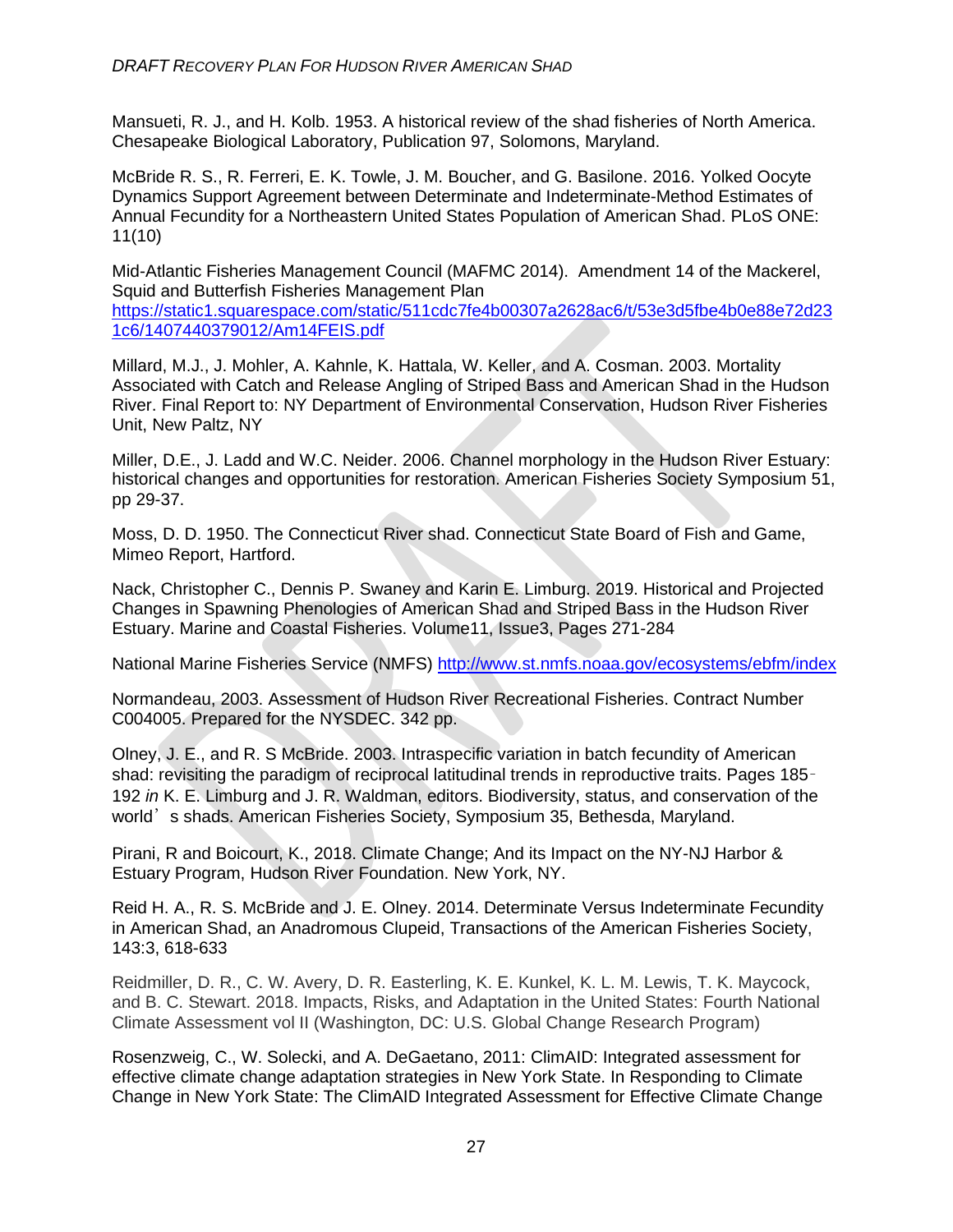#### *DRAFT RECOVERY PLAN FOR HUDSON RIVER AMERICAN SHAD*

Adaptation: Technical Report. C. Rosenzweig, W. Solecki, A. DeGaetano, M. O'Grady, S. Hassol, and P. Grabhorn, Eds. New York State Energy Research and Development Authority, pp. 1-14

Ross, R.M., Bennett, R.M. and Johnson, J.H. 1997. Habitat Use and Feeding Ecology of Riverine Juvenile American Shad. North American Journal of Fisheries Management, 17, 964- 974.

Schmidt, R.E. and E. Kiviat. 1988. Communities of larval and juvenile fish associated with water chestnut, watermilfoil, and water-celery in the Tivoli Bays of the Hudson River. Report to Hudson River Foundation, New York, NY. 35 pp.

Stich, D.S., Gilligan, E., and Sperhac, J.M. 2020. shadia: American shad dam passage performance standard models for R, version 1.8.2. url: https://github.com/danStich/shadia.

Stich, D.S., Sheehan, T.F., and Zydlewski, J.D. 2019. A dam passage performance standard model for American shad. Can. J. Fish. Aquat. Sci. 76(5): 762-779.

Strayer, D.L. 2016. The Mohawk River and Erie Canal as a Corridor for Biological Invasions. Presented at the Hudson River Environmental Society Symposium, New Paltz, NY.

Strayer, D.L. 2006. Alien Species in the Hudson River. In Levinton and Waldman (Eds.), The Hudson River Estuary, pp 296-312. Cambridge University Press.

Strayer, D.L., K.A. Hattala, A.W. Kahnle and R.D. Adams. 2014. Has the Hudson River fish community recovered from the zebra mussel invasion along with its forage base? Canadian Journal of Fisheries and Aquatic Sciences 71:1-12.

Strayer, D.L., K.A. Hattala and A.W. Kahnle. 2004. Effects of an invasive bivalve (*Dreissena polymorpha*) on fish in the Hudson River Estuary. Canadian Journal of Fisheries and Aquatic Sciences 61:924-941.

Stevenson, C.H. 1899. The shad fisheries of the Atlantic Coast of the United States. In U.S. Commission of Fish and Fisheries, Part XXIV. Report of the Commissioner for the year ending June 30, 1898. Government Printing Office, Washington, D.C., pp. 101-269.

Talbot, G. 1954. Factors associated with fluctuations in abundance of Hudson River shad. US Fishery Bulletin 101(56): 373-413.

USACE (United States Army Corps of Engineers). 2019. New York – New Jersey Harbor and tributaries coastal storm risk management feasibility study. Interim report. 136 pp.

USCFF (US Commission of Fish and Fisheries). 1871-1940. Reports of the Commissioner. USCFF. https://library.noaa.gov/Collections/Digital-Documents/Fish-Comm-Annual-Rep.

Waldman, J., D. Hasselman, P. Bentzen, M. Dadswell, L. Maceda and I. Wirgin. 2014. Genetic Mixed-Stock Analysis of American Shad in Two Atlantic Coast Fisheries: Delaware Bay, USA, and Inner Bay of Fundy, Canada, North American Journal of Fisheries Management, 34:6, 1190-1198, DOI: 10.1080/02755947.2014.954067

Walters, C. 1995. Estimation of historic stock size and recruitment anomalies form relative abundance time series. Can. J. Aquat. Sci. 52:1523-1534.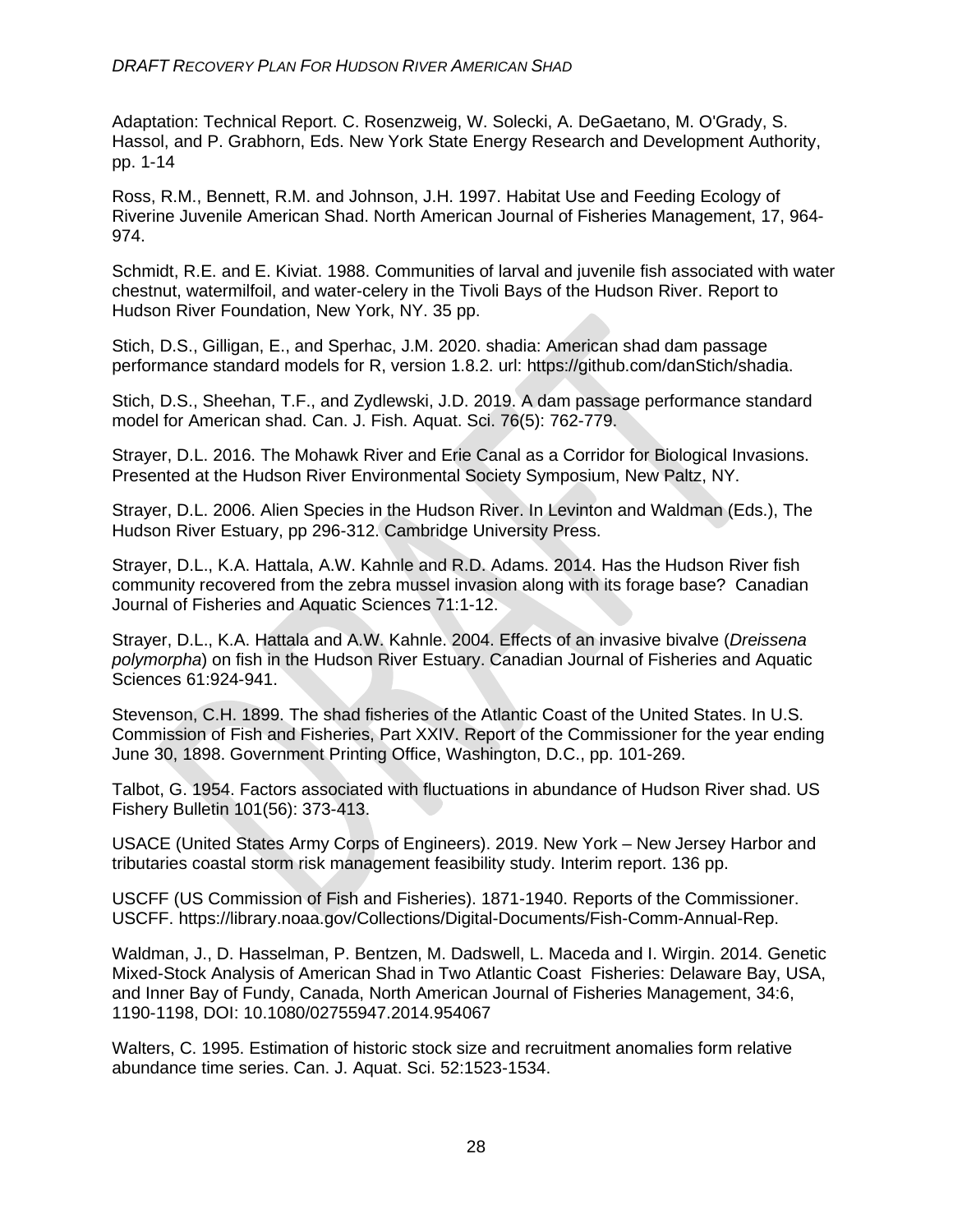Wolfe, D. A. 2000. A History of the Federal Biological Laboratory at Beaufort, North Carolina, 1899-1999. US NOAA.

Zeisel, W.N. 1988. A History of Recreational Angling on the Hudson River. Final report to the Hudson River Foundation. 310 pp.

29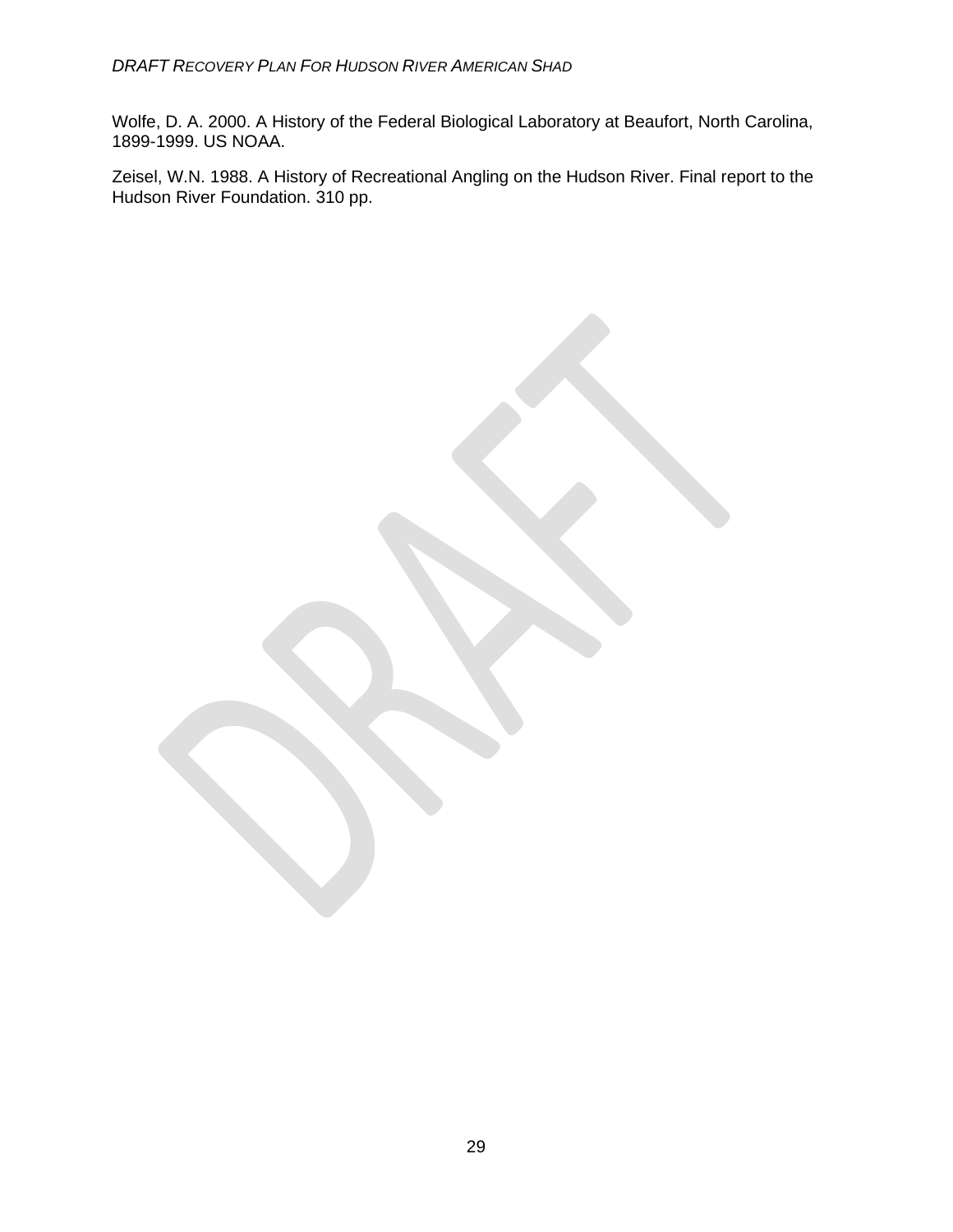# **APPENDIX 1. ADDITIONAL TABLES AND FIGURES Tables**

Table 1. Annual and multi-year mean measures of adult Hudson River American shad female mortality and spawning stock biomass; and juvenile abundance.

|                        | Adults        |           |                           |           | Juveniles |           |
|------------------------|---------------|-----------|---------------------------|-----------|-----------|-----------|
|                        | Annual        | 5 Yr Mean | <b>Empirical Spawning</b> | 5 Yr Mean |           | 5 Yr Mean |
| Year                   | Mortality (A) | Α         | Stock Biomass (ESSB)      | ESSB      | JAI       | JAI       |
| 1974                   |               |           | 19.40                     |           |           |           |
| 1975                   |               |           | 12.00                     |           |           |           |
| 1976                   |               |           | 7.40                      |           |           |           |
| 1977                   |               |           | 7.20                      |           |           |           |
| 1978                   |               |           | 8.80                      | 10.96     |           |           |
| 1979                   |               |           | 9.00                      | 8.88      |           |           |
| 1980                   |               |           | 9.20                      | 8.32      |           |           |
| 1981                   |               |           | 32.20                     | 13.28     |           |           |
| 1982                   |               |           | 24.60                     | 16.76     |           |           |
| 1983                   | 37%           |           | 71.20                     | 29.24     | 20.68     |           |
| 1984                   | 22%           |           | 94.40                     | 46.32     | 8.38      |           |
| 1985                   | 28%           |           | 54.37                     | 55.35     | 26.64     |           |
| 1986                   | 41%           |           | 105.78                    | 70.07     | 47.95     |           |
| 1987                   | 42%           | 34%       | 91.84                     | 83.52     | 20.67     | 24.86     |
| 1988                   | 44%           | 35%       | 85.32                     | 86.34     | 29.96     | 26.72     |
| 1989                   | 39%           | 39%       | 62.96                     | 80.05     | 47.30     | 34.50     |
| 1990                   | 43%           | 42%       | 28.58                     | 74.90     | 41.24     | 37.42     |
| 1991                   | 55%           | 45%       | 27.13                     | 59.17     | 24.05     | 32.64     |
| 1992                   | 62%           | 49%       | 21.22                     | 45.04     | 35.17     | 35.54     |
| 1993                   | 47%           | 49%       | 15.30                     | 31.04     | 11.64     | 31.88     |
| 1994                   | 64%           | 54%       | 30.61                     | 24.57     | 25.68     | 27.56     |
| 1995                   | 71%           | 60%       | 17.07                     | 22.27     | 5.64      | 20.44     |
| 1996                   | 57%           | 60%       | 30.48                     | 22.94     | 42.00     | 24.03     |
| 1997                   | 39%           | 56%       | 10.22                     | 20.74     | 13.68     | 19.73     |
| 1998                   | 62%           | 59%       | 18.63                     | 21.40     | 3.66      | 18.13     |
| 1999                   | 65%           | 59%       | 14.30                     | 18.14     | 20.88     | 17.17     |
| 2000                   | 76%           | 60%       | 47.39                     | 24.20     | 12.28     | 18.50     |
| 2001                   | 64%           | 61%       | 38.63                     | 25.83     | 37.97     | 17.69     |
| 2002                   |               |           | 20.46                     | 27.88     | 2.91      | 15.54     |
| 2003                   | 50%           | 64%       | 24.63                     | 29.08     | 6.71      | 16.15     |
| 2004                   | 37%           | 59%       | 66.98                     | 39.62     | 5.33      | 13.04     |
| 2005                   | 43%           | 54%       | 53.44                     | 40.83     | 8.27      | 12.24     |
| 2006                   | 46%           | 48%       | 16.25                     | 36.35     | 1.61      | 4.97      |
| 2007                   | 45%           | 44%       | 9.15                      | 34.09     | 4.86      | 5.36      |
| 2008                   | 40%           | 42%       | 4.94                      | 30.15     | 1.70      | 4.35      |
| 2009                   | 57%           | 46%       | 1.56                      | 17.07     | 2.45      | 3.78      |
|                        |               |           |                           |           |           |           |
| 2010                   | 66%           | 51%       | 7.82                      | 7.94      | 3.34      | 2.79      |
| 2011                   | 61%           | 54%       | 4.07                      | 5.51      | 3.70      | 3.21      |
| 2012                   | 40%           | 53%       | 9.80                      | 5.64      | 1.45      | 2.53      |
| 2013                   | 48%           | 54%       | 9.45                      | 6.54      | 1.17      | 2.42      |
| 2014                   | 51%           | 53%       | 9.65                      | 8.16      | 14.15     | 4.76      |
| 2015                   | 52%           | 50%       | 3.16                      | 7.23      | 6.16      | 5.33      |
| 2016                   | 48%           | 48%       | 3.39                      | 7.09      | 1.54      | 4.89      |
| 2017                   | 30%           | 46%       | 7.96                      | 6.72      | 3.02      | 5.21      |
| 2018                   | 77%           | 52%       | 11.84                     | 7.20      | 5.87      | 6.15      |
| 2019                   | 56%           | 53%       | 13.76                     | 8.02      | 0.92      | 3.50      |
| Recovery Targets       |               | 44%       |                           | 57.39     |           | 28.28     |
| Limit Reference Points |               | 55%       |                           | 30.61     |           | 8.32      |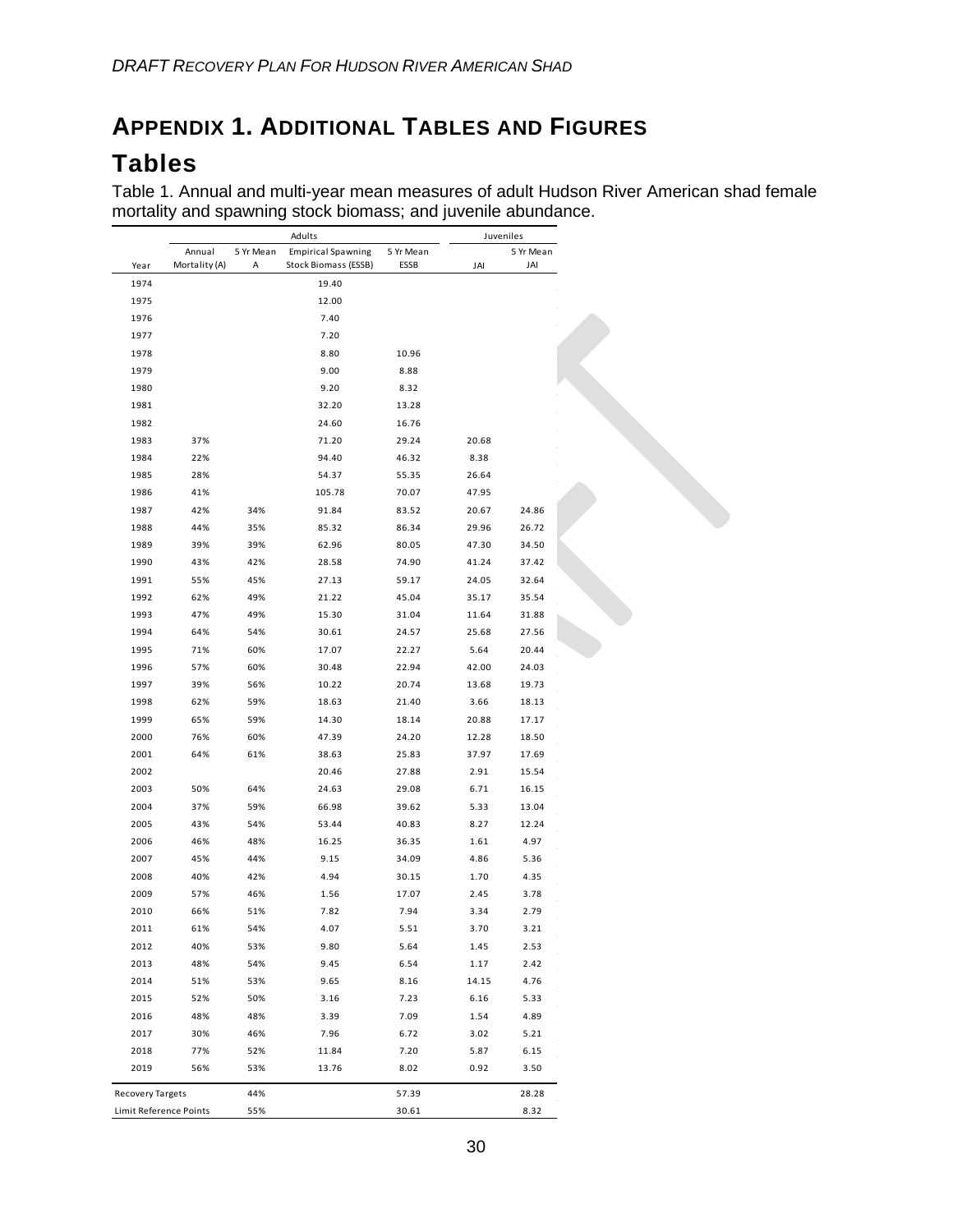

# **Figures**

Figure 1. Hudson River Estuary, New York.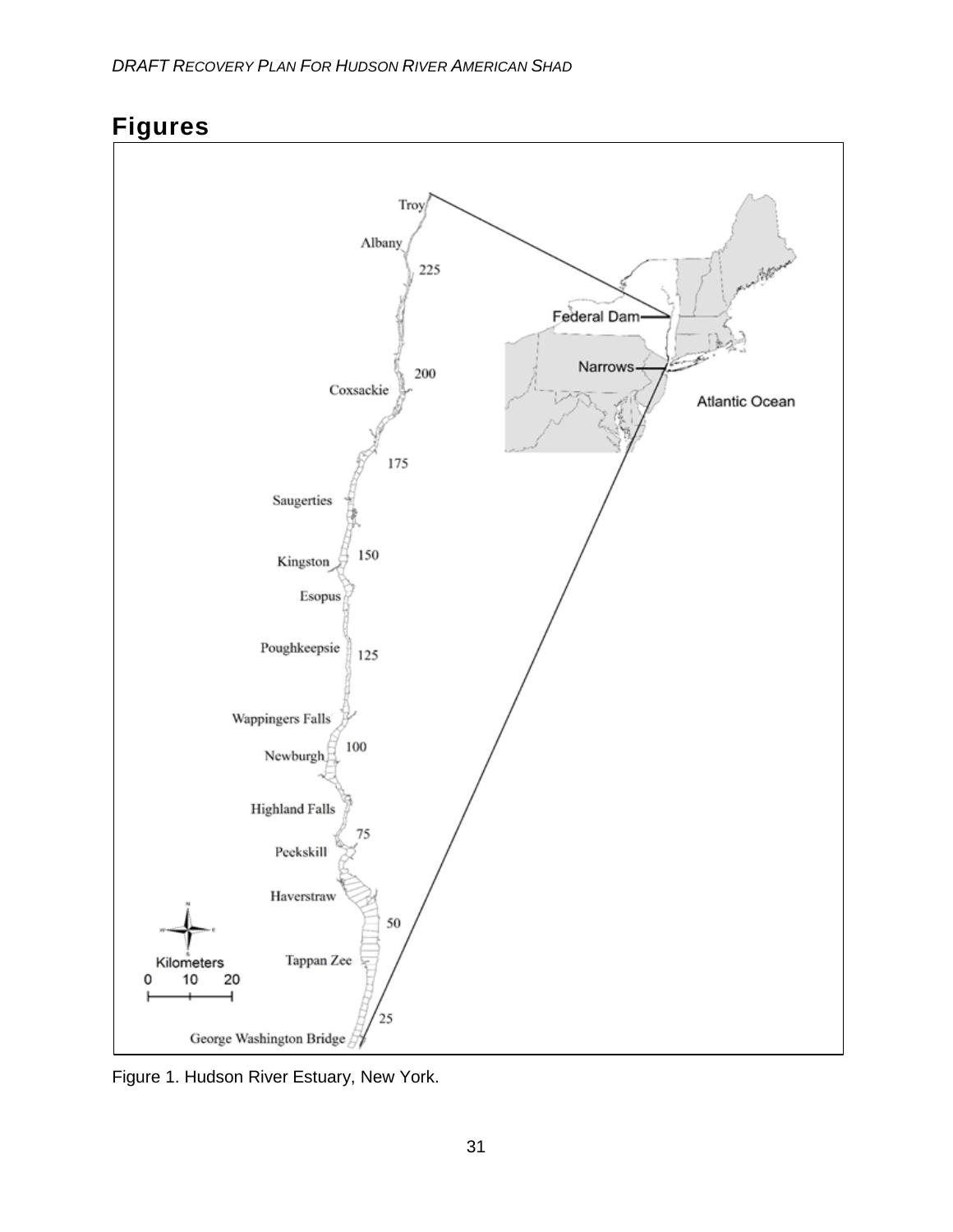





Figure 3. Mean total length of American shad collected in the Hudson River during fisheries independent sampling. Error bars  $\pm$  1 SD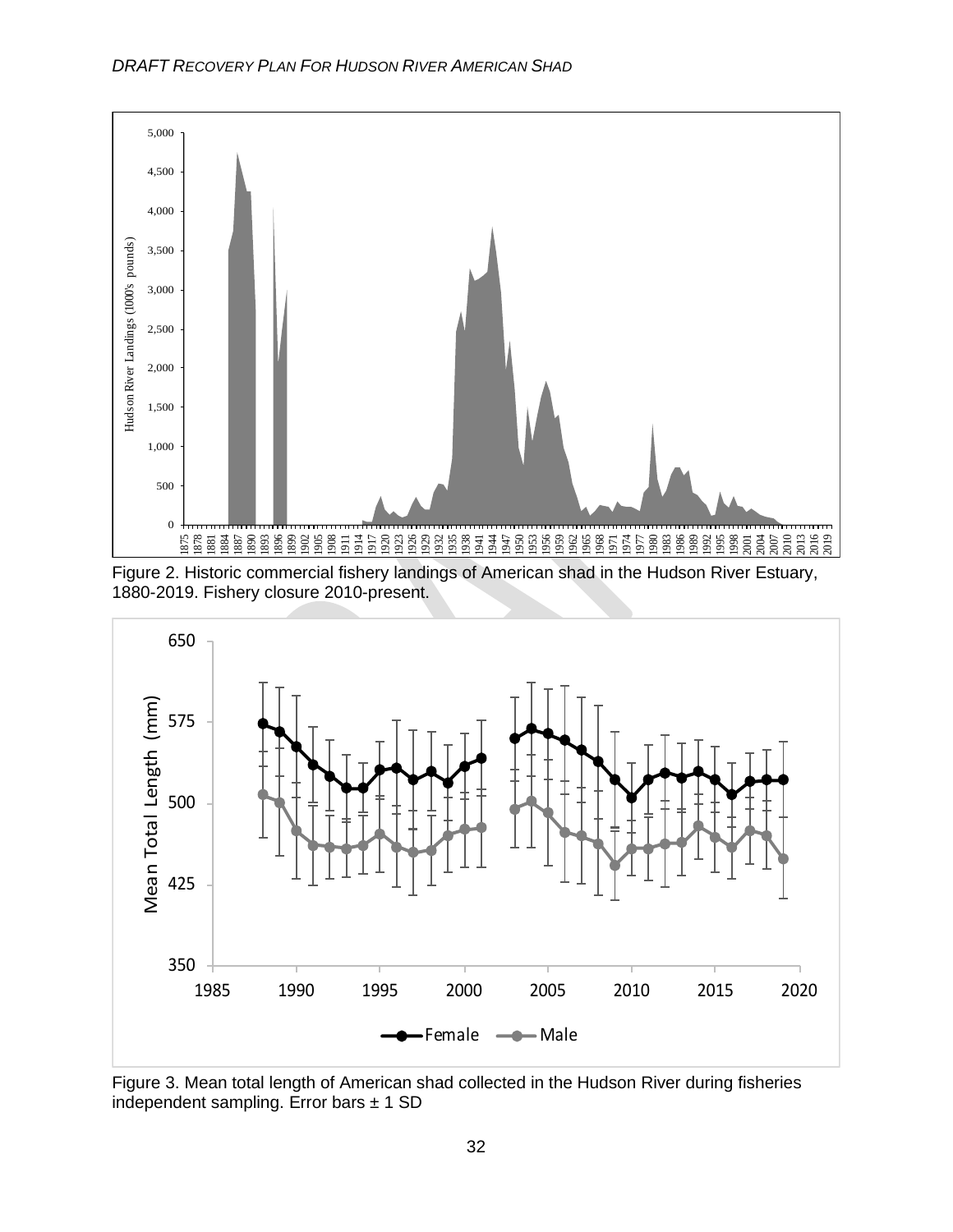

Figure 4. Mean total length at age for ages four to nine of male (top) and female (bottom) American shad collected in the Hudson River during fisheries independent sampling. Ages less than four and greater than 10 excluded due to low sample sizes.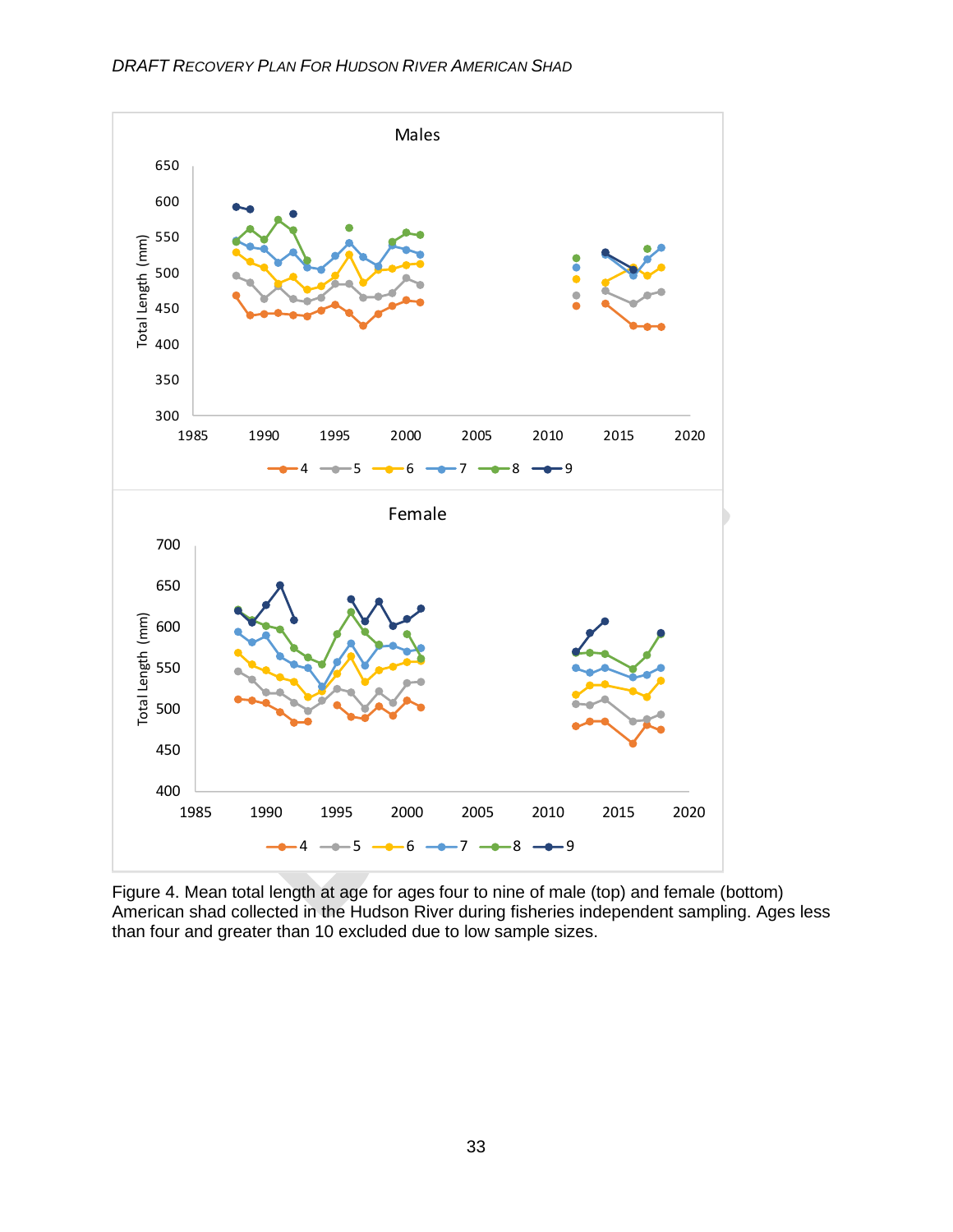